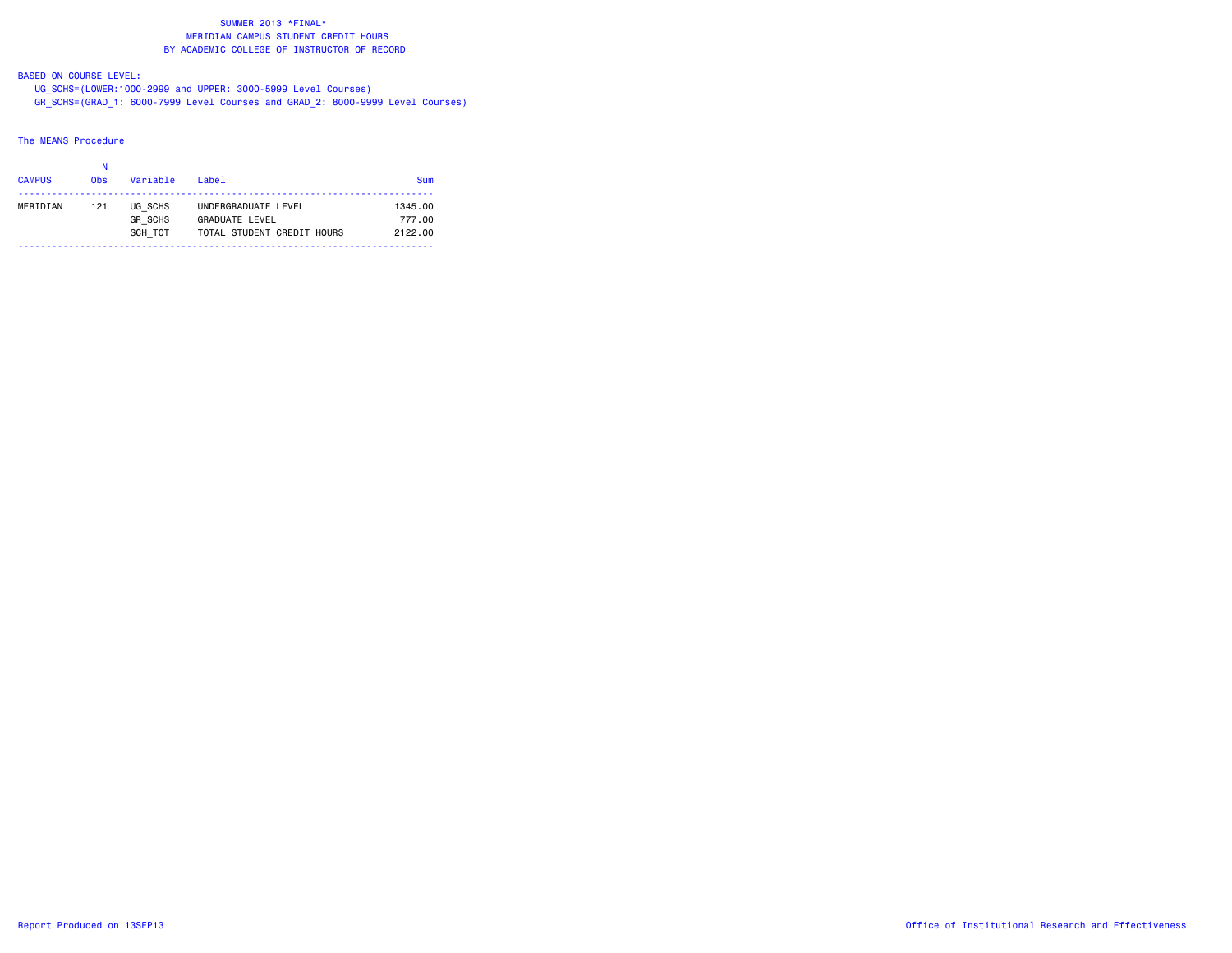## BASED ON COURSE LEVEL:

 UG\_SCHS=(LOWER:1000-2999 and UPPER: 3000-5999 Level Courses) GR\_SCHS=(GRAD\_1: 6000-7999 Level Courses and GRAD\_2: 8000-9999 Level Courses)

#### The MEANS Procedure

| <b>ACADEMIC COLLEGE</b> | N<br><b>Obs</b> | Variable                             | Label                                                                      | <b>Sum</b>                  |
|-------------------------|-----------------|--------------------------------------|----------------------------------------------------------------------------|-----------------------------|
| ARTS & SCIENCES         | 44              | UG SCHS<br><b>GR SCHS</b><br>SCH TOT | UNDERGRADUATE LEVEL<br><b>GRADUATE LEVEL</b><br>TOTAL STUDENT CREDIT HOURS | 611.00<br>72.00<br>683.00   |
| <b>BUSINESS</b>         | 15              | UG SCHS<br><b>GR SCHS</b><br>SCH TOT | UNDERGRADUATE LEVEL<br><b>GRADUATE LEVEL</b><br>TOTAL STUDENT CREDIT HOURS | 401.00<br>3,00<br>404.00    |
| EDUCATION               | 62              | UG SCHS<br><b>GR SCHS</b><br>SCH TOT | UNDERGRADUATE LEVEL<br><b>GRADUATE LEVEL</b><br>TOTAL STUDENT CREDIT HOURS | 333.00<br>702.00<br>1035.00 |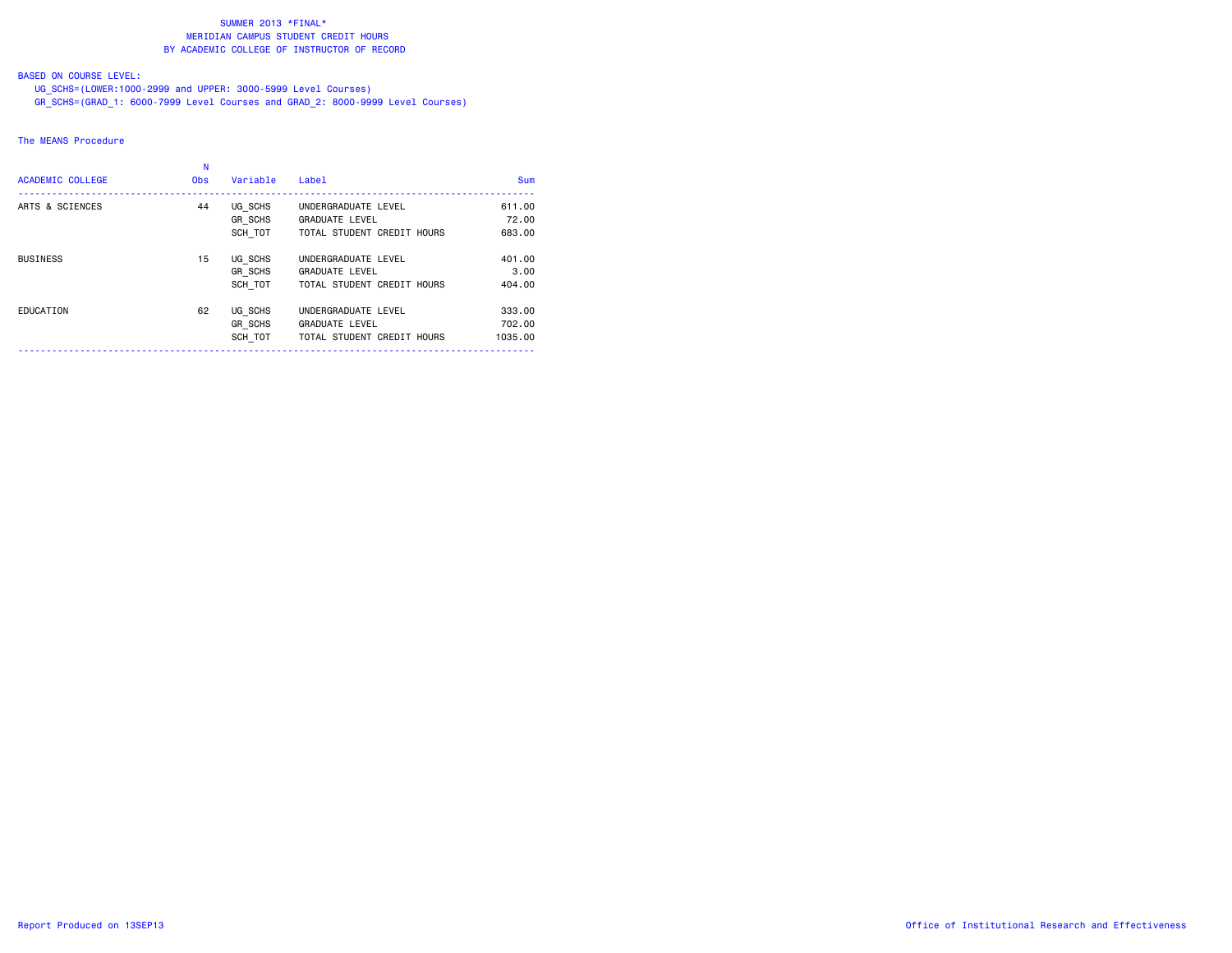# BASED ON COURSE LEVEL:

 UG\_SCHS=(LOWER:1000-2999 and UPPER: 3000-5999 Level Courses \*\*Excludes CVM 5000-5999 Level Courses\*\*) GR\_SCHS=(GRAD\_1: 6000-7999 Level Courses and GRAD\_2: 8000-9999 Level Courses)

|                                           | <b>UNDERGRADUATE</b> | <b>GRADUATE</b> |              |
|-------------------------------------------|----------------------|-----------------|--------------|
| <b>ACADEMIC DEPARTMENT</b>                | <b>LEVEL</b>         | <b>LEVEL</b>    | <b>TOTAL</b> |
|                                           |                      |                 |              |
| Anthropology & Middle Eastern Cultures    | 69.00                | 0.00            | 69.00        |
| Biological Sciences                       | 33.00                | 0.00            | 33.00        |
| Communication                             | 51.00                | 9.00            | 60.00        |
| English                                   | 54.00                | 21.00           | 75.00        |
| Geosciences                               | 80.00                | 0.00            | 80.00        |
| History                                   | 87.00                | 27.00           | 114.00       |
| Mathematics & Statistics                  | 21.00                | 0.00            | 21.00        |
| Philosophy & Religion                     | 15.00                | 0.00            | 15.00        |
| Political Science & Public Administration | 6.00                 | 6.00            | 12.00        |
| Psychology                                | 54.00                | 9.00            | 63.00        |
| Sociology                                 | 141.00               | 0.00            | 141.00       |
|                                           |                      |                 |              |
|                                           | 611.00               | 72.00           | 683.00       |
|                                           | ==============       | ==============  | ==========   |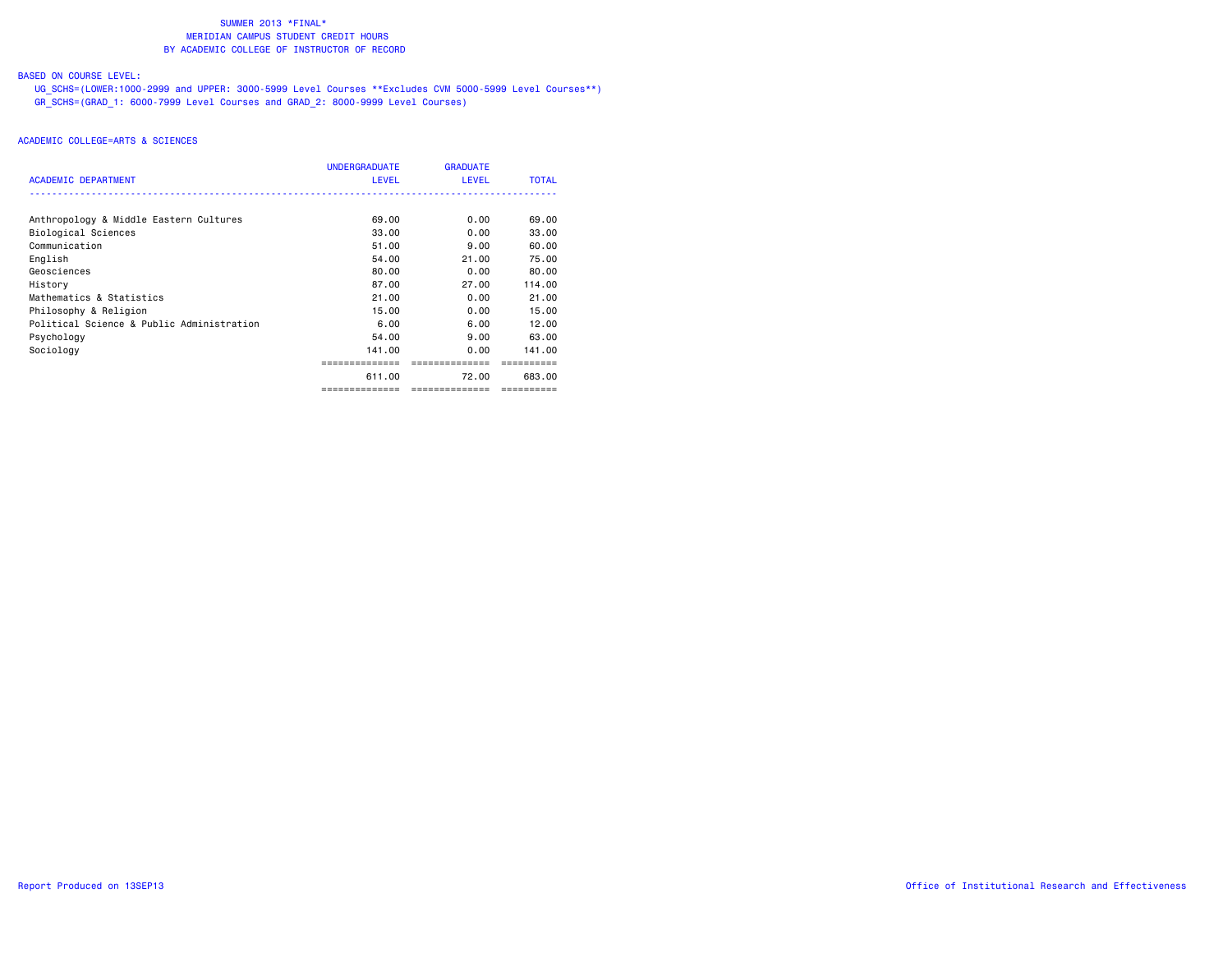# BASED ON COURSE LEVEL:

 UG\_SCHS=(LOWER:1000-2999 and UPPER: 3000-5999 Level Courses \*\*Excludes CVM 5000-5999 Level Courses\*\*) GR\_SCHS=(GRAD\_1: 6000-7999 Level Courses and GRAD\_2: 8000-9999 Level Courses)

|                                                 | <b>UNDERGRADUATE</b> | <b>GRADUATE</b> |              |
|-------------------------------------------------|----------------------|-----------------|--------------|
| <b>ACADEMIC DEPARTMENT</b>                      | <b>LEVEL</b>         | LEVEL           | <b>TOTAL</b> |
|                                                 |                      |                 |              |
| Finance & Economics                             | 45.00                | 0.00            | 45.00        |
| Management & Information Systems                | 179.00               | 0.00            | 179.00       |
| Marketing, Quantitative Analysis & Business Law | 42.00                | 0.00            | 42.00        |
| School of Accountancy                           | 135.00               | 3.00            | 138.00       |
|                                                 |                      |                 |              |
|                                                 | 401.00               | 3.00            | 404.00       |
|                                                 |                      |                 |              |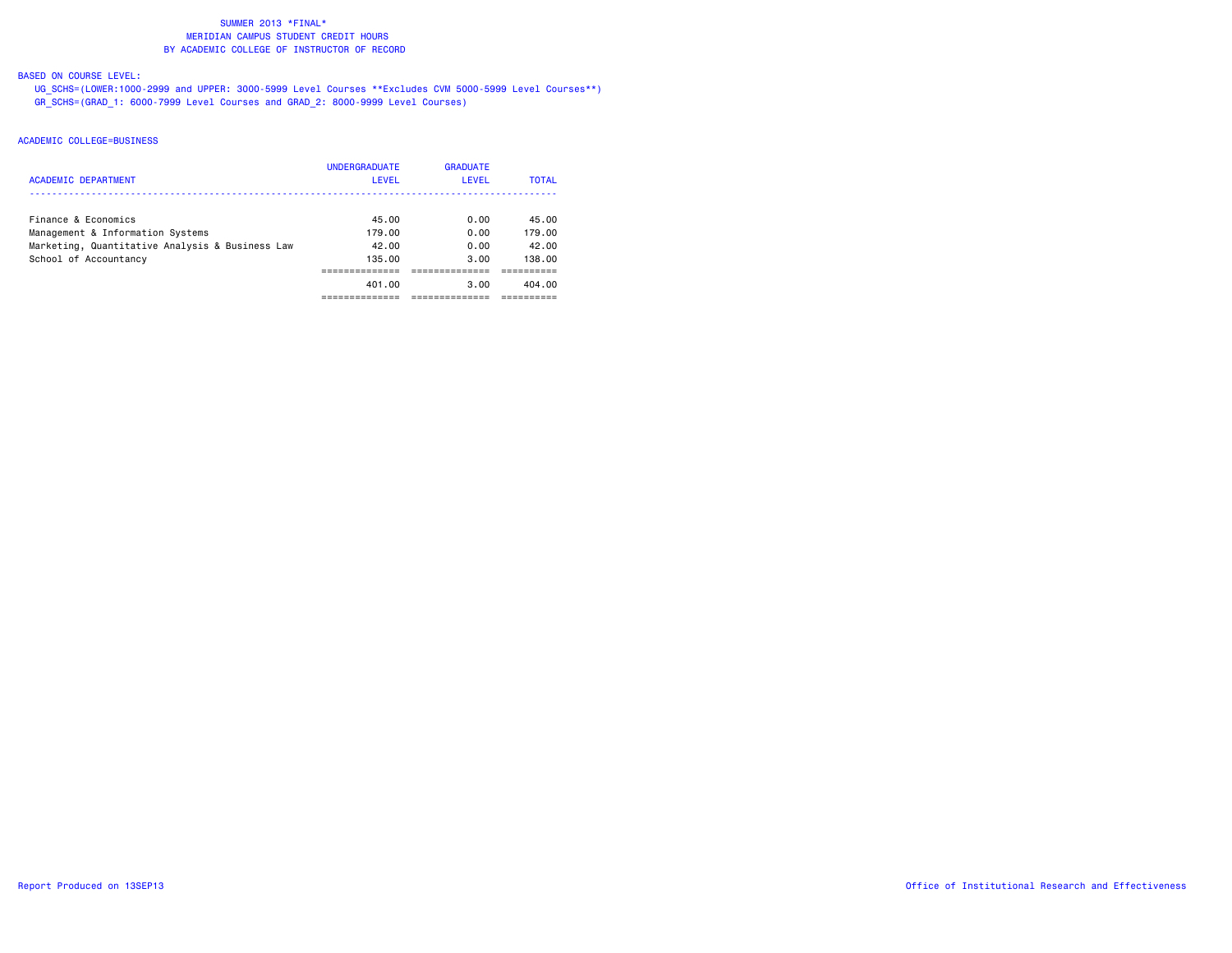# BASED ON COURSE LEVEL:

 UG\_SCHS=(LOWER:1000-2999 and UPPER: 3000-5999 Level Courses \*\*Excludes CVM 5000-5999 Level Courses\*\*) GR\_SCHS=(GRAD\_1: 6000-7999 Level Courses and GRAD\_2: 8000-9999 Level Courses)

| ACADEMIC DEPARTMENT                                                       | <b>UNDERGRADUATE</b><br><b>LEVEL</b> | <b>GRADUATE</b><br>LEVEL | <b>TOTAL</b>     |
|---------------------------------------------------------------------------|--------------------------------------|--------------------------|------------------|
| Counseling & Educational Psychology                                       | 3.00                                 | 240.00                   | 243.00           |
| Curriculum, Instruction & Special Education<br>Leadership and Foundations | 330.00<br>0.00                       | 183.00<br>279.00         | 513.00<br>279.00 |
|                                                                           |                                      |                          |                  |
|                                                                           | 333.00                               | 702.00                   | 1035.00          |
|                                                                           |                                      |                          |                  |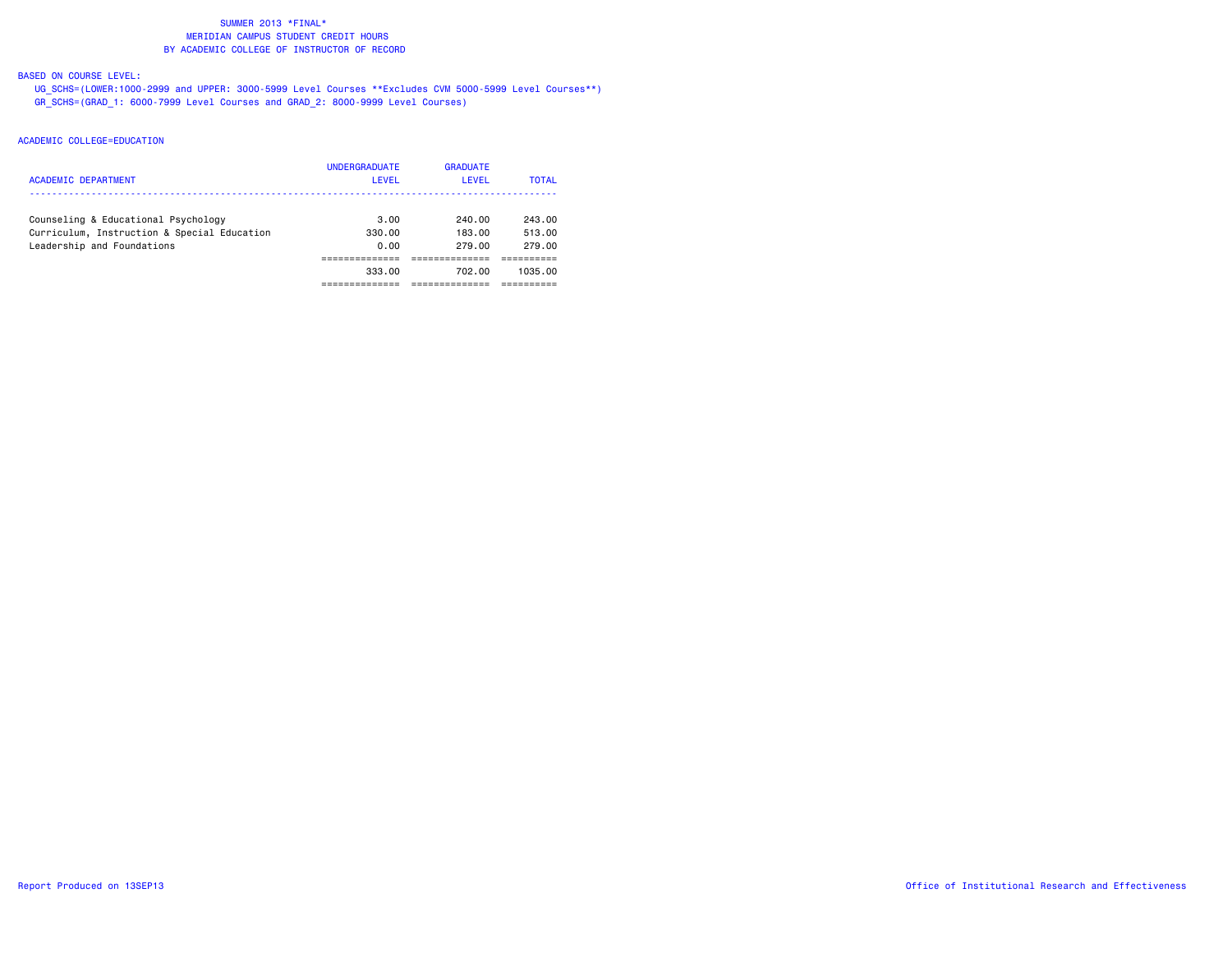| <b>ACADEMIC DEPARTMENT</b>             | <b>Instructor Name</b> | Rank     | <b>Tenure</b><br>Status | Course<br>$Cip$ # | <b>CRN</b> | Course # Sec Type Title |       | Crs |                    | Inst<br>Per | <b>UG</b><br><b>SCHS</b> | GR<br><b>SCHS</b> | <b>Total</b><br><b>SCHS</b> |
|----------------------------------------|------------------------|----------|-------------------------|-------------------|------------|-------------------------|-------|-----|--------------------|-------------|--------------------------|-------------------|-----------------------------|
| Anthropology & Middle Eastern Cultures | Turner, James          | Lecturer | Non-Ten Track           | 450201            |            | 21806 AN 3113           | 201 C |     | Societies Of World | 1.00        | 69.00                    | 0.00              | 69.00<br>                   |
|                                        |                        |          |                         |                   |            |                         |       |     |                    |             | 69.00                    | 0.00              | 69.00                       |
|                                        |                        |          |                         |                   |            |                         |       |     |                    |             | --------                 | ========          | ==========                  |
| Anthropology & Middle Eastern Cultures |                        |          |                         |                   |            |                         |       |     |                    |             | 69.00                    | 0.00              | 69.00                       |
|                                        |                        |          |                         |                   |            |                         |       |     |                    |             | $=$ = = = = = = =        | ========          | ==========                  |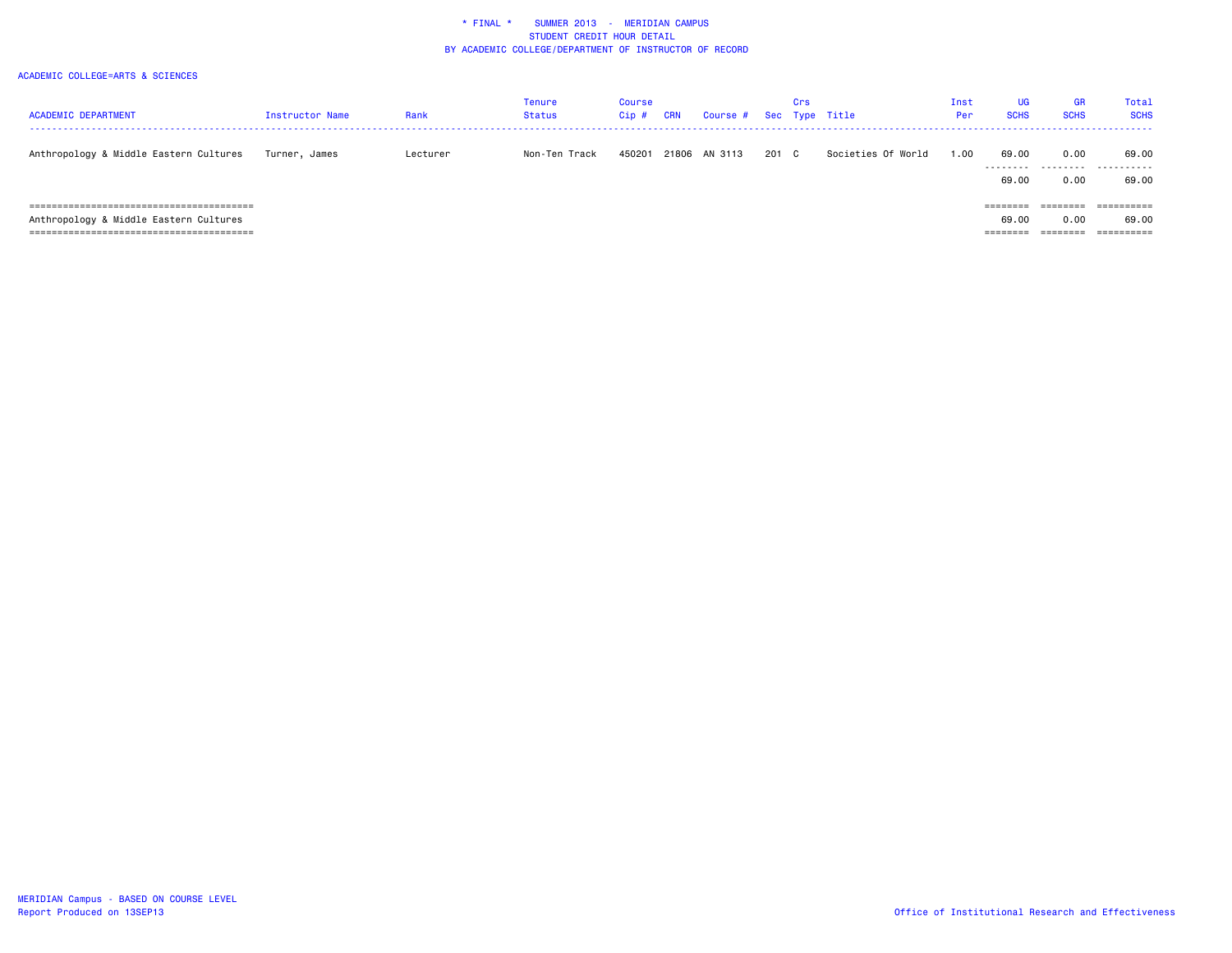#### ACADEMIC COLLEGE=ARTS & SCIENCES

| <b>ACADEMIC DEPARTMENT</b> | Instructor Name | Rank       | Tenure<br><b>Status</b> | <b>Course</b><br>$Cip$ # | <b>CRN</b> | Course #      |       | Crs | Sec Type Title | Inst<br>Per | <b>UG</b><br><b>SCHS</b> | <b>GR</b><br><b>SCHS</b> | Total<br><b>SCHS</b>                  |
|----------------------------|-----------------|------------|-------------------------|--------------------------|------------|---------------|-------|-----|----------------|-------------|--------------------------|--------------------------|---------------------------------------|
|                            |                 |            |                         |                          |            |               |       |     |                |             |                          |                          | ------------------------------------- |
| Biological Sciences        | Fogarty, Jarrod | Instructor | Non-Ten Track           | 270501                   | 21307      | MA 2113       | 201 C |     | Intro to Stats | 1.00        | 9.00                     | 0.00                     | 9.00                                  |
|                            |                 |            |                         |                          |            | 21335 ST 2113 | 201 C |     | Intro to Stats | 1.00        | 6.00                     | 0.00                     | 6.00                                  |
|                            |                 |            |                         |                          |            | 23511 ST 2113 | 202 C |     | Intro to Stats | 1.00        | 6.00                     | 0.00                     | 6.00                                  |
|                            |                 |            |                         |                          |            | 23512 MA 2113 | 202 C |     | Intro to Stats | 1.00        | 12.00                    | 0.00                     | 12.00                                 |
|                            |                 |            |                         |                          |            |               |       |     |                |             | ---------                |                          |                                       |
|                            |                 |            |                         |                          |            |               |       |     |                |             | 33.00                    | 0.00                     | 33.00                                 |
|                            |                 |            |                         |                          |            |               |       |     |                |             |                          |                          |                                       |
|                            |                 |            |                         |                          |            |               |       |     |                |             | ========                 | $=$ = = = = = = =        | ==========                            |
| Biological Sciences        |                 |            |                         |                          |            |               |       |     |                |             | 33.00                    | 0.00                     | 33.00                                 |
|                            |                 |            |                         |                          |            |               |       |     |                |             | --------<br>--------     | --------<br>--------     | ----------<br>----------              |

======================================== ======== ======== ==========

MERIDIAN Campus - BASED ON COURSE LEVEL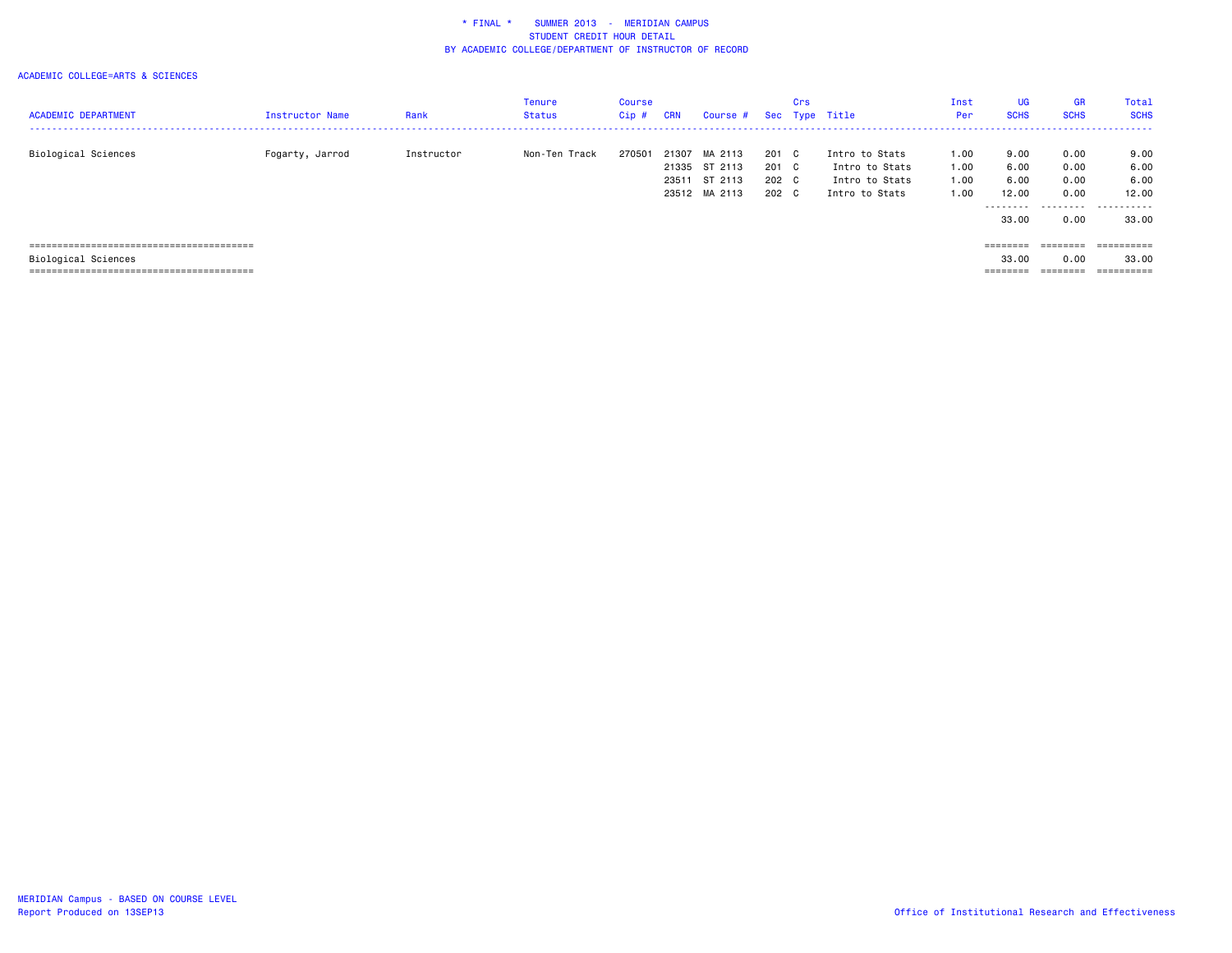#### ACADEMIC COLLEGE=ARTS & SCIENCES

|                            |                        |                             | <b>Tenure</b> | <b>Course</b> |            |               |            | Crs          |                           | Inst | <b>UG</b>         | <b>GR</b>                                                               | Total               |
|----------------------------|------------------------|-----------------------------|---------------|---------------|------------|---------------|------------|--------------|---------------------------|------|-------------------|-------------------------------------------------------------------------|---------------------|
| <b>ACADEMIC DEPARTMENT</b> | <b>Instructor Name</b> | Rank                        | <b>Status</b> | Cip#          | <b>CRN</b> | Course #      | <b>Sec</b> |              | Type Title                | Per  | <b>SCHS</b>       | <b>SCHS</b>                                                             | <b>SCHS</b>         |
|                            |                        |                             |               |               |            |               |            |              |                           |      |                   |                                                                         |                     |
| Communication              | Anthony, Kelli         | Instructor                  | Non-Ten Track | 090101        | 21240      | CO 3833       | 201 C      |              | Interviewing              | 1.00 | 24.00             | 0.00                                                                    | 24.00               |
|                            |                        |                             |               | 090401        | 21239      | CO 1403       | 201        | $\mathbf{C}$ | Intro Mass Media          | 1.00 | 12.00<br>-------- | 0.00<br>. <b>.</b> .                                                    | 12.00<br>------     |
|                            |                        |                             |               |               |            |               |            |              |                           |      | 36.00             | 0.00                                                                    | 36.00               |
|                            | Denton, Raymond        | Lecturer                    | Non-Ten Track | 090101        | 23679      | CO 7000       | 201        | п            | Directed Indiv Study 1.00 |      | 0.00              | 3.00                                                                    | 3.00                |
|                            |                        |                             |               | 090701        | 23147      | CO 3333       | 201 C      |              | Adv Television Prd        | 1.00 | 6.00              | 0.00                                                                    | 6.00                |
|                            |                        |                             |               |               |            |               |            |              |                           |      | 6.00              | . <b>.</b><br>3.00                                                      | 9.00                |
|                            | Fountain, Amy          | Instructor                  | Non-Ten Track | 090101        |            | 21238 CO 1223 | 201 C      |              | Intro Comm Theory         | 1.00 | 3.00              | 0.00                                                                    | 3.00                |
|                            |                        |                             |               |               |            |               |            |              |                           |      | ---------<br>3.00 | ---------<br>0.00                                                       | .<br>3.00           |
|                            | Smith, Glenn           | Associate Professor Tenured |               | 231001        | 21242      | CO 4253       | 201 C      |              | Elements Of Persuasn 1.00 |      | 6.00              | 0.00                                                                    | 6.00                |
|                            |                        |                             |               |               |            | 21246 CO 6253 | 201 C      |              | Elements Of Persuasn 1.00 |      | 0.00              | 6.00                                                                    | 6.00                |
|                            |                        |                             |               |               |            |               |            |              |                           |      | --------<br>6.00  | .<br>6.00                                                               | ----------<br>12.00 |
|                            |                        |                             |               |               |            |               |            |              |                           |      | ========          | $\qquad \qquad \equiv \equiv \equiv \equiv \equiv \equiv \equiv \equiv$ | ==========          |
| Communication              |                        |                             |               |               |            |               |            |              |                           |      | 51.00             | 9.00                                                                    | 60.00               |

======================================== ======== ======== ==========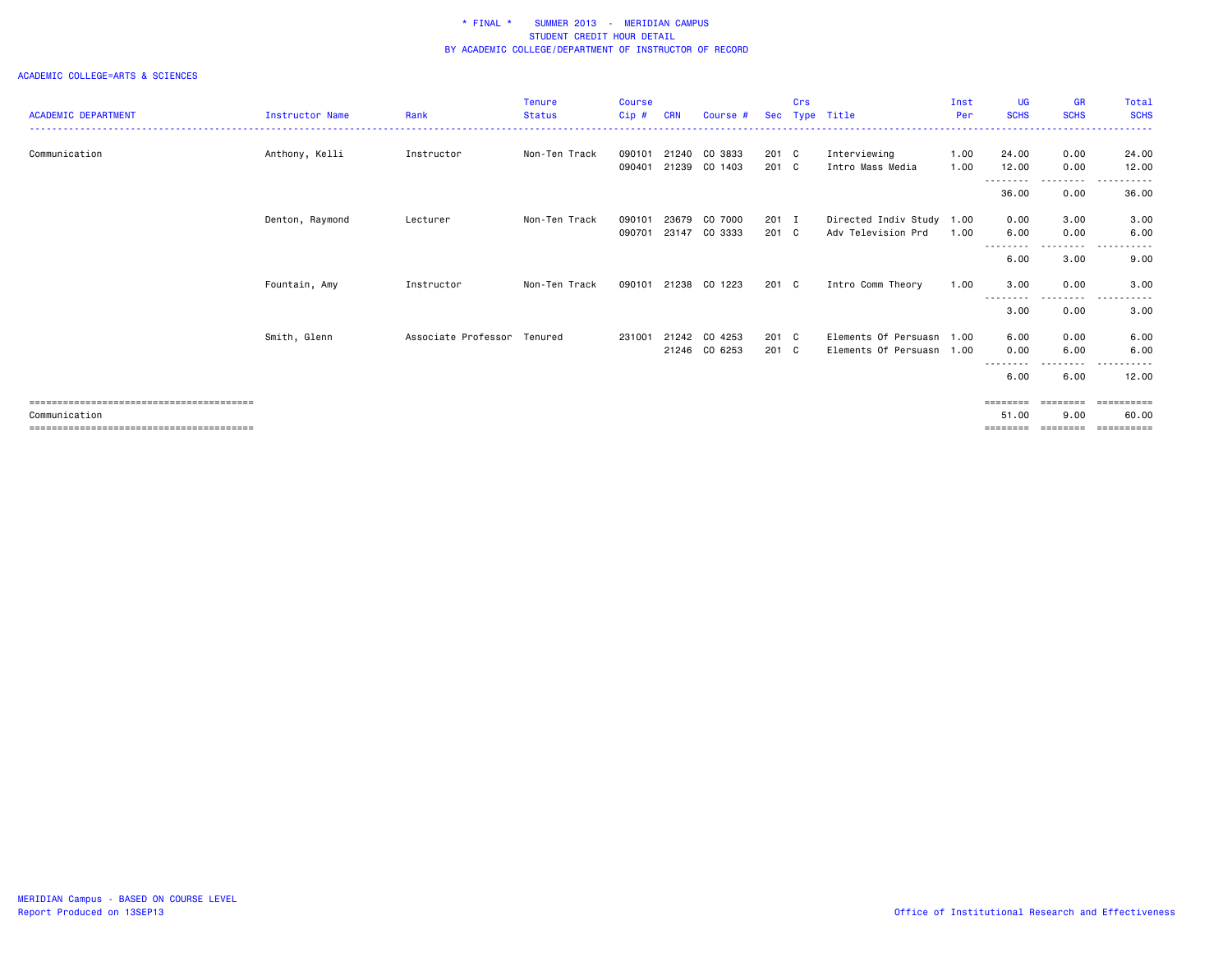|                            |                                  |          | <b>Tenure</b> | <b>Course</b> |            |                      |       | Crs |                     | Inst | <b>UG</b>   | GR          | Total          |
|----------------------------|----------------------------------|----------|---------------|---------------|------------|----------------------|-------|-----|---------------------|------|-------------|-------------|----------------|
| <b>ACADEMIC DEPARTMENT</b> | Instructor Name                  | Rank     | <b>Status</b> | Cip#          | <b>CRN</b> | Course #             |       |     | Sec Type Title      | Per  | <b>SCHS</b> | <b>SCHS</b> | <b>SCHS</b>    |
|                            |                                  |          |               |               |            |                      |       |     |                     |      |             |             |                |
|                            |                                  |          |               |               |            |                      |       |     |                     |      |             |             |                |
| English                    | Harmon Threatt, Elizabe Lecturer |          | Non-Ten Track | 230301        | 21823      | EN 4933              | 201 C |     | Survey Contemp Lit  | 1.00 | 30.00       | 0.00        | 30.00          |
|                            |                                  |          |               |               |            | 21824 EN 6933        | 201 C |     | Survey Contemp Lit  | 1.00 | 0.00        | 12.00       | 12.00          |
|                            |                                  |          |               |               |            |                      |       |     |                     |      | ---------   | ---------   | ------<br>---- |
|                            |                                  |          |               |               |            |                      |       |     |                     |      | 30.00       | 12.00       | 42.00          |
|                            |                                  |          |               |               |            |                      |       |     |                     |      |             |             |                |
|                            | Slimp, Cynthia                   | Lecturer | Non-Ten Track |               |            | 239999 21773 EN 4333 | 201 C |     | Southern Literature | 1.00 | 18,00       | 0.00        | 18.00          |
|                            |                                  |          |               |               |            |                      |       |     |                     |      | ---------   | ---------   | .<br>$  -$     |
|                            |                                  |          |               |               |            |                      |       |     |                     |      | 18.00       | 0.00        | 18.00          |
|                            |                                  |          |               |               |            |                      |       |     |                     |      |             |             |                |
|                            | Slimp, Stephen                   | Lecturer | Non-Ten Track | 230801        | 23283      | EN 6713              | 251 C |     | 17th Cent Eng Lit   | 1.00 | 0.00        | 9.00        | 9.00           |
|                            |                                  |          |               |               | 23616      | EN 4503              | 201 C |     | Shakespeare         | 1.00 | 6.00        | 0.00        | 6.00           |
|                            |                                  |          |               |               |            |                      |       |     |                     |      |             | $\cdots$    | .              |
|                            |                                  |          |               |               |            |                      |       |     |                     |      |             |             |                |
|                            |                                  |          |               |               |            |                      |       |     |                     |      | 6.00        | 9.00        | 15.00          |
|                            |                                  |          |               |               |            |                      |       |     |                     |      |             |             |                |
|                            |                                  |          |               |               |            |                      |       |     |                     |      | ========    | ========    | ==========     |
| English                    |                                  |          |               |               |            |                      |       |     |                     |      | 54.00       | 21.00       | 75.00          |
|                            |                                  |          |               |               |            |                      |       |     |                     |      | ========    | ========    |                |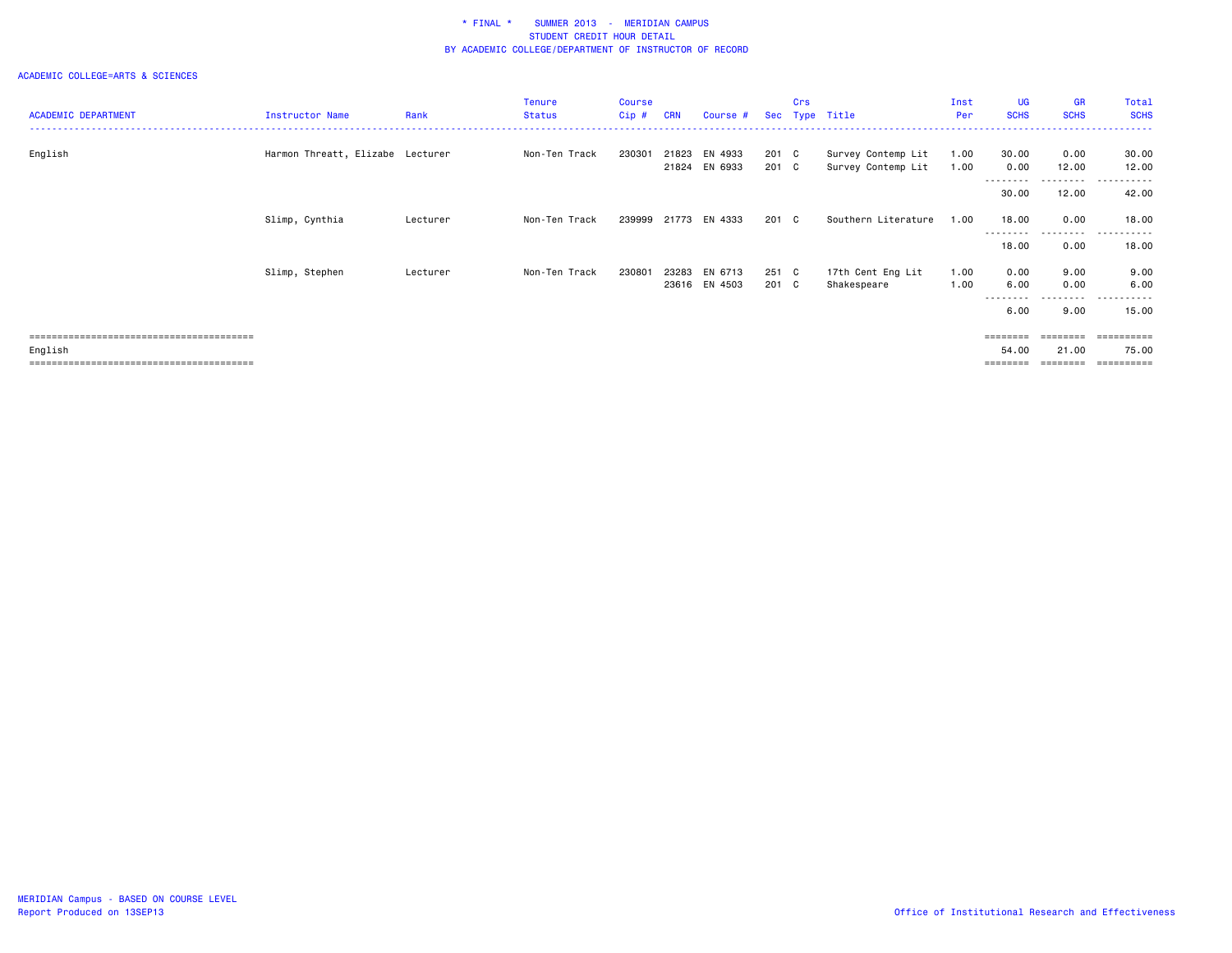#### ACADEMIC COLLEGE=ARTS & SCIENCES

| <b>ACADEMIC DEPARTMENT</b> | Instructor Name | Rank     | <b>Tenure</b><br>Status | Course<br>Cip# | CRN   | Course # Sec Type Title |       | Crs |                     | Inst<br>Per | <b>UG</b><br><b>SCHS</b> | <b>GR</b><br><b>SCHS</b> | Total<br><b>SCHS</b> |
|----------------------------|-----------------|----------|-------------------------|----------------|-------|-------------------------|-------|-----|---------------------|-------------|--------------------------|--------------------------|----------------------|
| Geosciences                | Weeks, Brittany | Lecturer | Non-Ten Track           | 400601         | 21298 | GG 1111                 | 201   |     | Earth Science I Lab | 1.00        | 15.00                    | 0.00                     | 15.00                |
|                            |                 |          |                         |                |       | 21300 GG 1113           | 201 C |     | Survey Earth Sci I  | 1.00        | 57.00                    | 0.00                     | 57.00                |
|                            |                 |          |                         |                |       | 22462 GG 1113           | 202 C |     | Survey Earth Sci I  | 1.00        | 6.00                     | 0.00                     | 6.00                 |
|                            |                 |          |                         |                |       | 22463 GG 1111           | 202 L |     | Earth Science I Lab | 1.00        | 2.00                     | 0.00                     | 2.00                 |
|                            |                 |          |                         |                |       |                         |       |     |                     |             | .<br>80.00               | .<br>0.00                | .<br>80.00           |
|                            |                 |          |                         |                |       |                         |       |     |                     |             | ========                 | --------<br>--------     |                      |
| Geosciences                |                 |          |                         |                |       |                         |       |     |                     |             | 80.00                    | 0.00                     | 80.00                |

======================================== ======== ======== ==========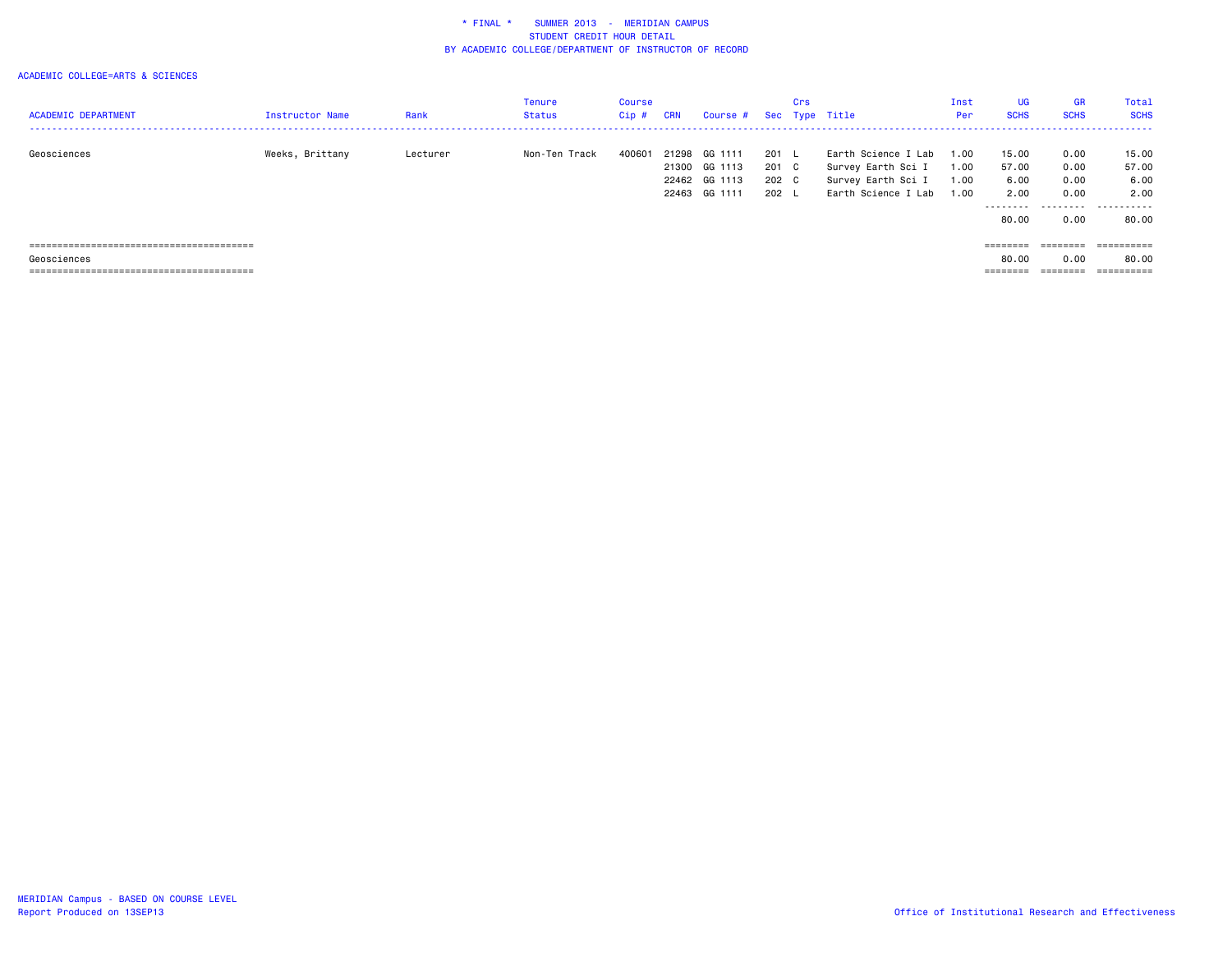| <b>ACADEMIC DEPARTMENT</b> | <b>Instructor Name</b> | Rank                          | Tenure<br><b>Status</b> | Course<br>Cip #  | <b>CRN</b> | Course #                                                         |                                  | Crs | Sec Type Title                                                             | Inst<br>Per                  | UG<br><b>SCHS</b>              | <b>GR</b><br><b>SCHS</b>      | Total<br><b>SCHS</b>                                     |
|----------------------------|------------------------|-------------------------------|-------------------------|------------------|------------|------------------------------------------------------------------|----------------------------------|-----|----------------------------------------------------------------------------|------------------------------|--------------------------------|-------------------------------|----------------------------------------------------------|
| History                    | Bates, Toby            | Assistant Professor Ten Track |                         | 450801<br>540102 |            | 21772 HI 6163<br>21779 HI 6323<br>21771 HI 4163<br>21778 HI 4323 | 201 C<br>201 C<br>201 C<br>201 C |     | U S Hist 1917-1945<br>American West<br>U S Hist 1917-1945<br>American West | 1.00<br>1.00<br>1.00<br>1.00 | 0.00<br>0.00<br>33.00<br>33.00 | 6.00<br>21.00<br>0.00<br>0.00 | 6.00<br>21.00<br>33.00<br>33.00                          |
|                            | Bruton, Kathryn        | Lecturer                      | Non-Ten Track           |                  |            | 050125 21787 HI 4763                                             | 201 C                            |     | Hist Of Mod Ger                                                            | 1.00                         | --------<br>66.00<br>21.00     | .<br>27.00<br>0.00            | .<br>93.00<br>21.00                                      |
|                            |                        |                               |                         |                  |            |                                                                  |                                  |     |                                                                            |                              | --------<br>21.00              | ---------<br>0.00             | .<br>21.00                                               |
| History                    |                        |                               |                         |                  |            |                                                                  |                                  |     |                                                                            |                              | $=$ = = = = = = =<br>87.00     | ========<br>27.00             | $=$ = = = = = = = = =<br>114.00<br>$=$ = = = = = = = = = |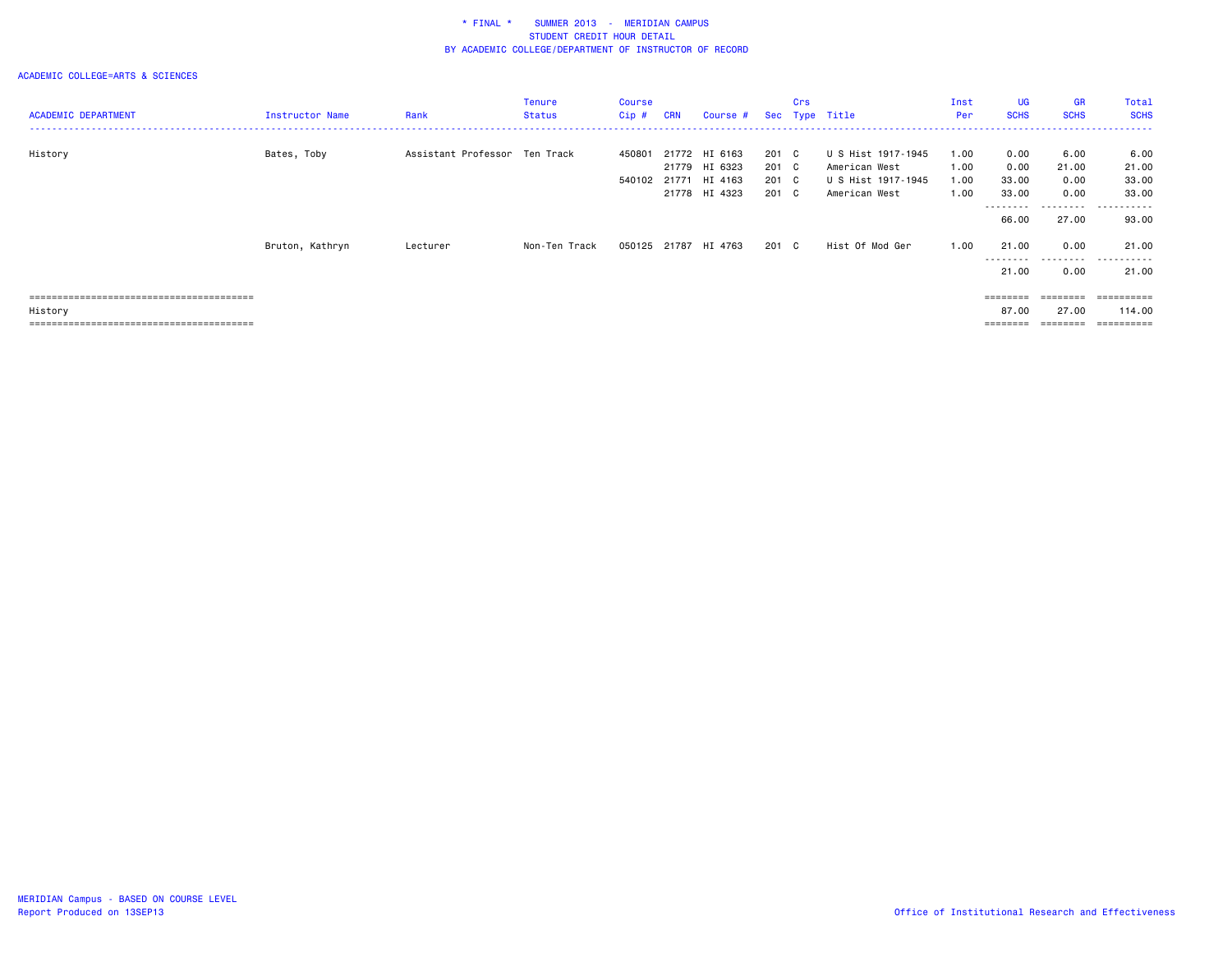| <b>ACADEMIC DEPARTMENT</b> | <b>Instructor Name</b> | Rank                          | Tenure<br><b>Status</b> | Course<br>$Cip$ # | <b>CRN</b> | Course # |     | Crs | Sec Type Title | Inst<br>Per | <b>UG</b><br><b>SCHS</b>      | <b>GR</b><br><b>SCHS</b>     | Total<br><b>SCHS</b>              |
|----------------------------|------------------------|-------------------------------|-------------------------|-------------------|------------|----------|-----|-----|----------------|-------------|-------------------------------|------------------------------|-----------------------------------|
| Mathematics & Statistics   | Ge, Lin                | Assistant Professor Ten Track |                         | 270101            | 21777      | MA 1323  | 201 | C   | Trigonometry   | 1.00        | 21.00<br>.<br>21.00           | 0.00<br>.<br>0.00            | 21.00<br>.<br>21.00               |
| Mathematics & Statistics   |                        |                               |                         |                   |            |          |     |     |                |             | ========<br>21.00<br>-------- | ========<br>0.00<br>======== | ==========<br>21.00<br>========== |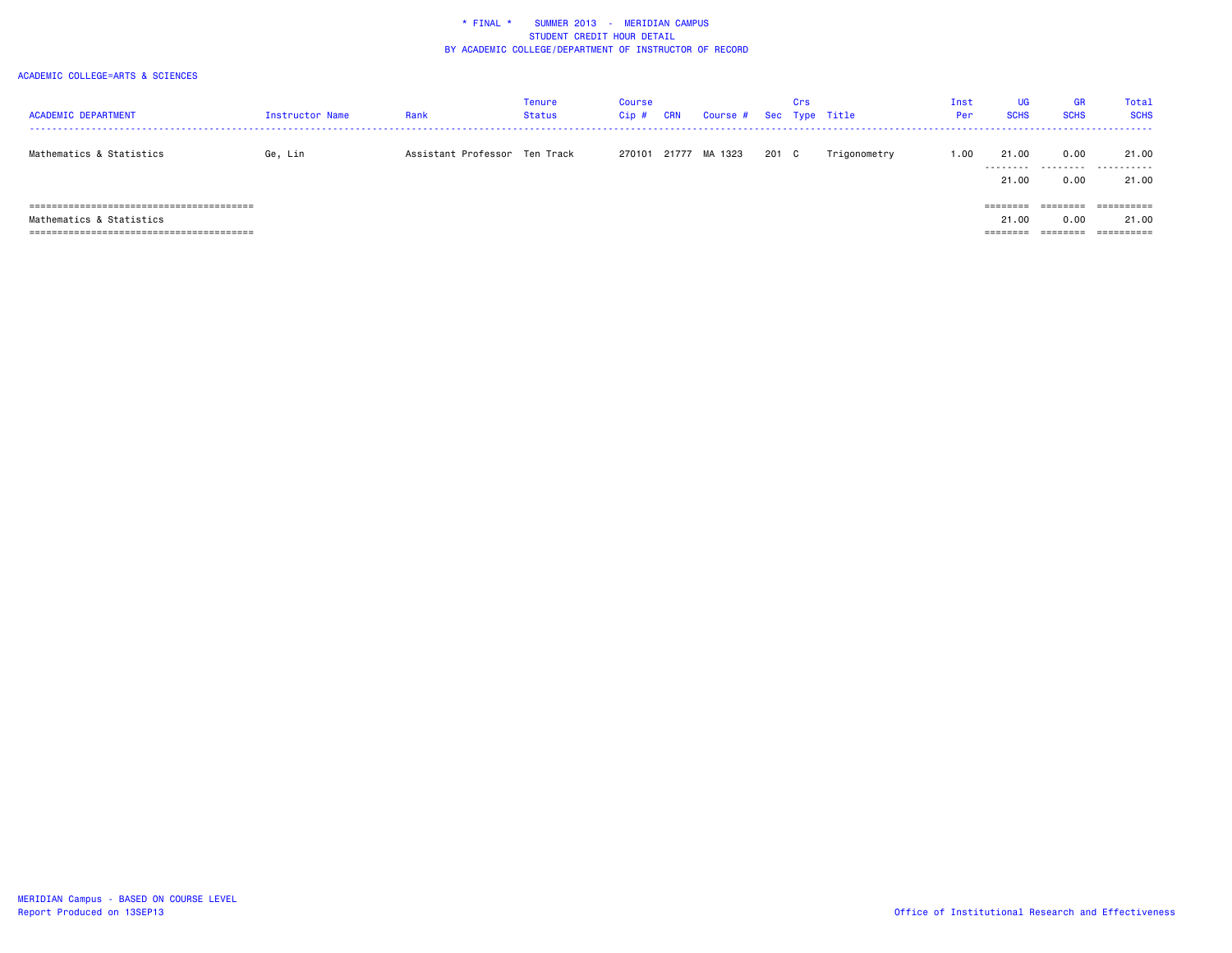| <b>ACADEMIC DEPARTMENT</b> | Instructor Name | Rank       | <b>Tenure</b><br><b>Status</b> | Course<br>$Cip$ # | CRN | Course # Sec Type Title |       | Crs |                     | Inst<br>Per | <b>UG</b><br><b>SCHS</b>               | <b>GR</b><br><b>SCHS</b>     | <b>Total</b><br><b>SCHS</b> |
|----------------------------|-----------------|------------|--------------------------------|-------------------|-----|-------------------------|-------|-----|---------------------|-------------|----------------------------------------|------------------------------|-----------------------------|
| Philosophy & Religion      | Sosis, Clifford | Instructor | Non-Ten Track                  | 380101            |     | 21802 PHI 1103          | 251 C |     | Intro To Philosophy | 00،،        | 15.00<br>---------<br>15.00            | 0.00<br>.<br>0.00            | 15.00<br>.<br>15.00         |
| Philosophy & Religion      |                 |            |                                |                   |     |                         |       |     |                     |             | $=$ = = = = = = =<br>15.00<br>======== | :=======<br>0.00<br>======== | ==========<br>15.00         |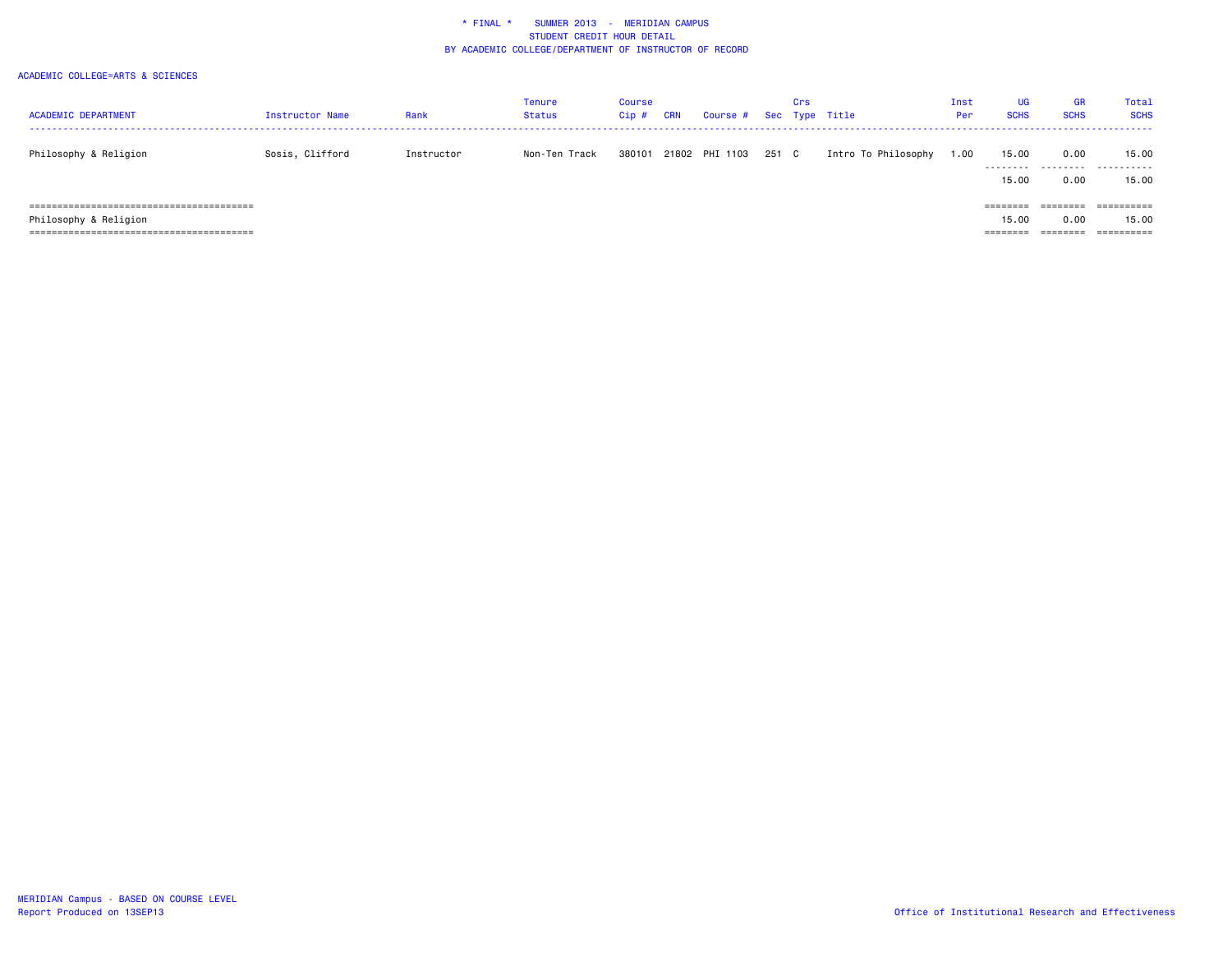| <b>ACADEMIC DEPARTMENT</b>                                | Instructor Name | Rank              | <b>Tenure</b><br>Status | Course<br>Cip# | CRN   | Course # Sec Type Title |       | Crs |                      | Inst<br>Per | UG<br><b>SCHS</b> | GR<br><b>SCHS</b>    | Total<br><b>SCHS</b>     |
|-----------------------------------------------------------|-----------------|-------------------|-------------------------|----------------|-------|-------------------------|-------|-----|----------------------|-------------|-------------------|----------------------|--------------------------|
|                                                           |                 |                   |                         |                |       |                         |       |     |                      |             |                   |                      |                          |
| Political Science & Public Administratio Emerson, Melissa |                 | Grad Teach Assist | Not Applicable          | 451001         | 23541 | PS 7000                 | 202 I |     | Directed Indiv Study | 1.00        | 0.00              | 3.00                 | 3.00                     |
|                                                           |                 |                   |                         |                |       | 23578 PS 4183           | 201 C |     | Judicial Process     | 1.00        | 6.00              | 0.00                 | 6.00                     |
|                                                           |                 |                   |                         |                |       | 23579 PS 6183           | 201 C |     | Judicial Process     | 1.00        | 0.00              | 3.00                 | 3.00                     |
|                                                           |                 |                   |                         |                |       |                         |       |     |                      |             | ---------<br>6.00 | 6.00                 | <br>12.00                |
|                                                           |                 |                   |                         |                |       |                         |       |     |                      |             | ========          | ========             | ==========               |
| Political Science & Public Administratio                  |                 |                   |                         |                |       |                         |       |     |                      |             | 6.00              | 6.00                 | 12.00                    |
|                                                           |                 |                   |                         |                |       |                         |       |     |                      |             | ========          | ________<br>-------- | ----------<br>---------- |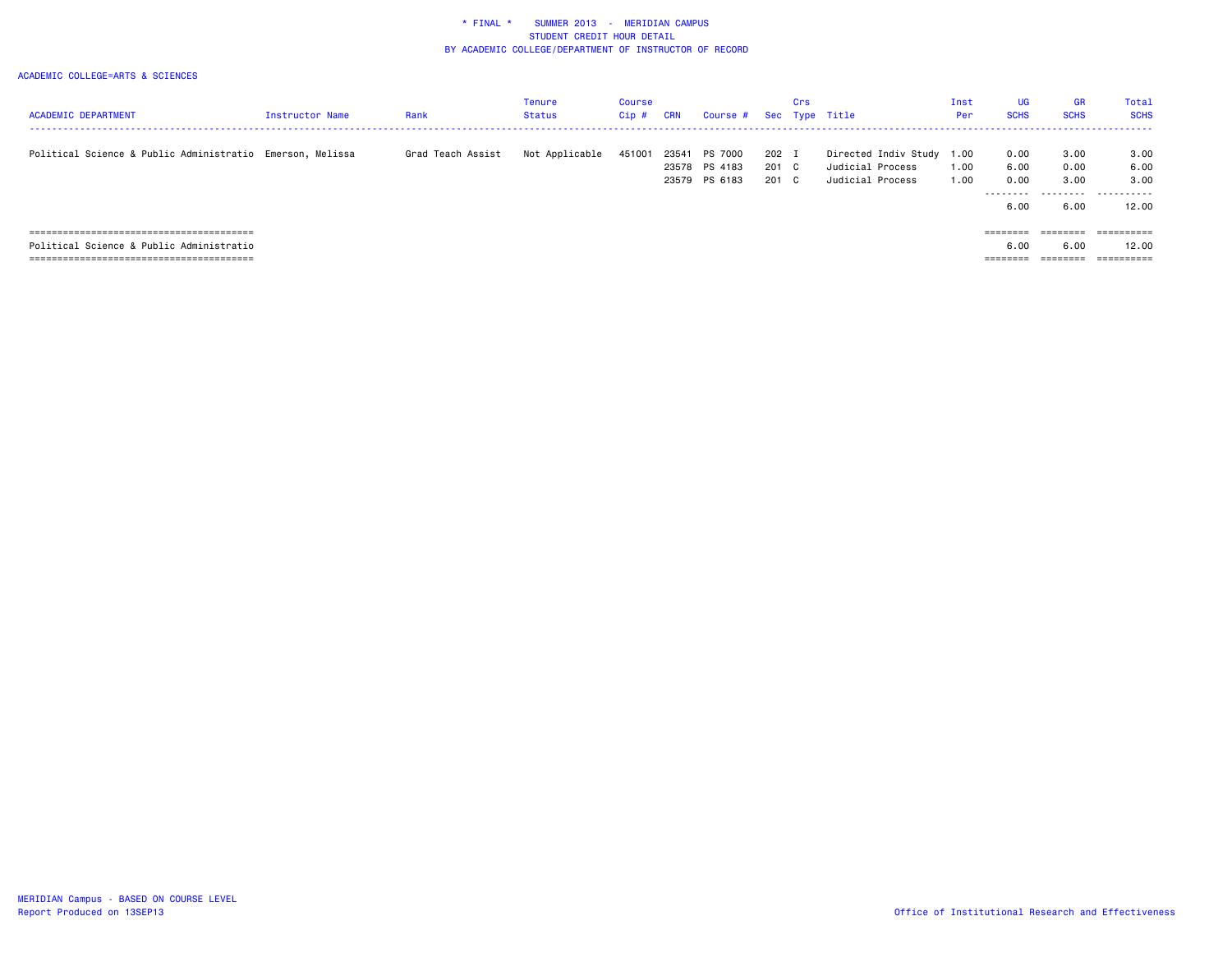| <b>ACADEMIC DEPARTMENT</b> | <b>Instructor Name</b> | Rank                              | <b>Tenure</b><br><b>Status</b> | Course<br>$Cip$ # | <b>CRN</b> | Course #              |       | Crs | Sec Type Title      | Inst<br>Per | <b>UG</b><br><b>SCHS</b>                                                | <b>GR</b><br><b>SCHS</b> | Total<br><b>SCHS</b> |
|----------------------------|------------------------|-----------------------------------|--------------------------------|-------------------|------------|-----------------------|-------|-----|---------------------|-------------|-------------------------------------------------------------------------|--------------------------|----------------------|
| Psychology                 | Cooper, Stephanie      | Visiting Assist Pro Non-Ten Track |                                |                   |            | 420101 21322 PSY 3363 | 201 C |     | Behav Modification  | 1.00        | 21.00<br>---------                                                      | 0.00                     | 21.00<br>.<br>.      |
|                            |                        |                                   |                                |                   |            |                       |       |     |                     |             | 21.00                                                                   | .<br>0.00                | 21.00                |
|                            | Shumate, James         | Lecturer                          | Non-Ten Track                  | 420101            | 21904      | EPY 6113              | 201 C |     | Beh & Cog/Beh Inter | 1.00        | 0.00                                                                    | 6.00                     | 6.00                 |
|                            |                        |                                   |                                |                   |            | 22165 PSY 4726        | 201 E |     | Internship In Psy I | 1.00        | 6.00                                                                    | 0.00                     | 6.00                 |
|                            |                        |                                   |                                | 429999            | 21786      | PSY 4223              | 201 C |     | Drug Use And Abuse  | 1.00        | 27.00                                                                   | 0.00                     | 27.00                |
|                            |                        |                                   |                                |                   | 23280      | PSY 6223              | 201 C |     | Drug Use And Abuse  | 1.00        | 0.00                                                                    | 3.00                     | 3.00                 |
|                            |                        |                                   |                                |                   |            |                       |       |     |                     |             | --------                                                                | ---------                | .                    |
|                            |                        |                                   |                                |                   |            |                       |       |     |                     |             | 33.00                                                                   | 9.00                     | 42.00                |
|                            |                        |                                   |                                |                   |            |                       |       |     |                     |             |                                                                         |                          |                      |
|                            |                        |                                   |                                |                   |            |                       |       |     |                     |             | ========                                                                | ========                 | ==========           |
| Psychology                 |                        |                                   |                                |                   |            |                       |       |     |                     |             | 54.00                                                                   | 9.00                     | 63.00                |
|                            |                        |                                   |                                |                   |            |                       |       |     |                     |             | $\qquad \qquad \equiv \equiv \equiv \equiv \equiv \equiv \equiv \equiv$ |                          | ==========           |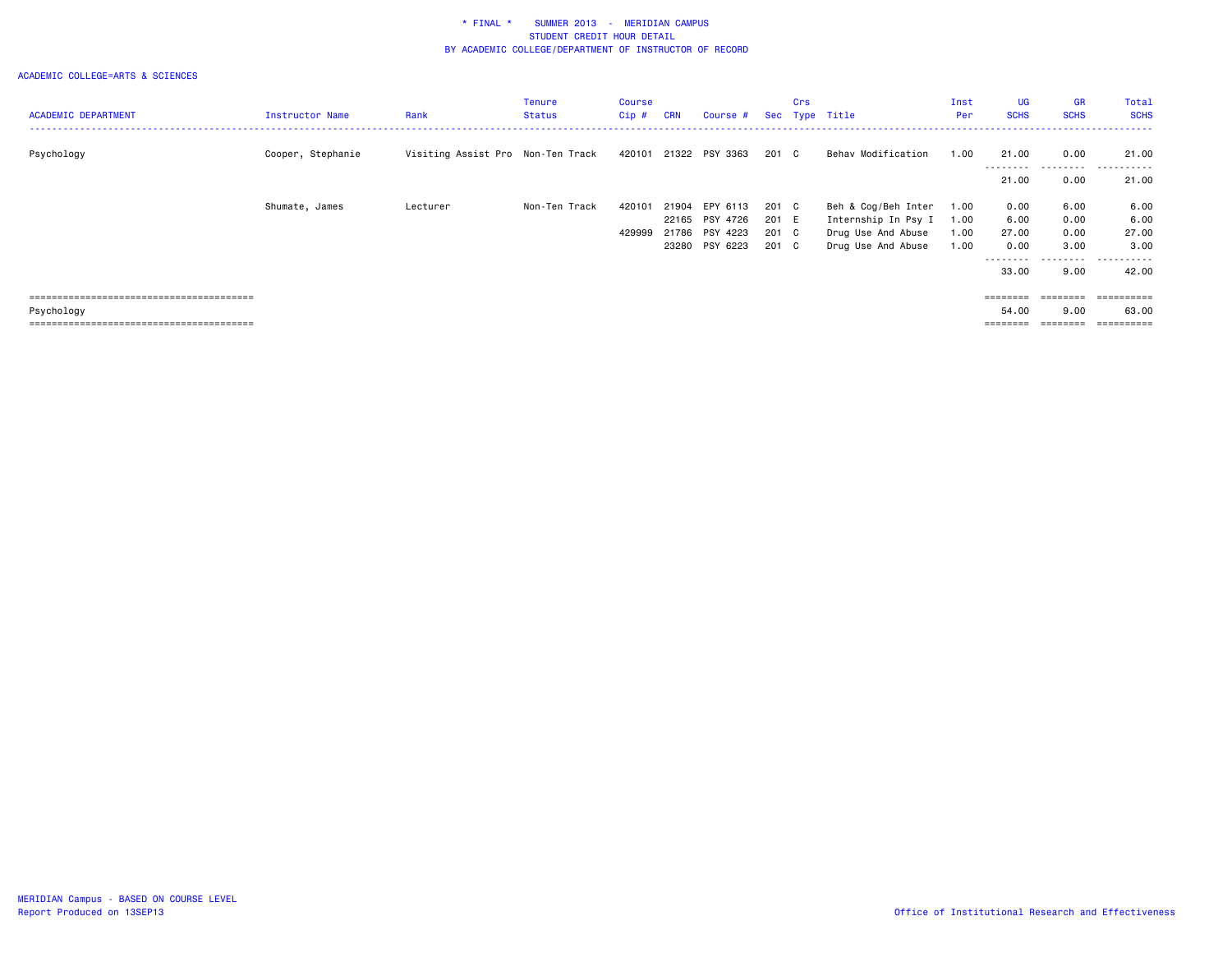|                            |                        |                                   | <b>Tenure</b> | Course |            |               |       | Crs |                           | Inst | <b>UG</b>          | <b>GR</b>         | Total                    |
|----------------------------|------------------------|-----------------------------------|---------------|--------|------------|---------------|-------|-----|---------------------------|------|--------------------|-------------------|--------------------------|
| <b>ACADEMIC DEPARTMENT</b> | <b>Instructor Name</b> | Rank                              | <b>Status</b> | Cip#   | <b>CRN</b> | Course #      | Sec   |     | Type Title                | Per  | <b>SCHS</b>        | <b>SCHS</b>       | <b>SCHS</b>              |
|                            |                        |                                   |               |        |            |               |       |     |                           |      |                    |                   |                          |
| Sociology                  | Carr, Rhonda           | Assistant Professor Non-Ten Track |               | 440701 | 21782      | SW 4663       | 201 C |     | Admin in Social Work 0.49 |      | 8.82               | 0.00              | 8.82                     |
|                            |                        |                                   |               |        | 21784      | SW 4533       | 201 C |     | Sub Abuse in SW Svcs 1.00 |      | 18.00              | 0.00              | 18.00                    |
|                            |                        |                                   |               |        |            |               |       |     |                           |      | --------           | ---------         | ------                   |
|                            |                        |                                   |               |        |            |               |       |     |                           |      | 26.82              | 0.00              | 26.82                    |
|                            | Cook, Amanda           | Lecturer                          | Non-Ten Track | 450401 | 21263      | CRM 3503      | 201 C |     | Violence in the US        | 1.00 | 45.00              | 0.00              | 45.00                    |
|                            |                        |                                   |               |        | 21767      | CRM 4513      | 201 C |     | Correctional Systems 1.00 |      | 27.00              | 0.00              | 27.00                    |
|                            |                        |                                   |               | 451101 | 21769      | SO 4513       | 201 C |     | Correctional Systems 1.00 |      | 3.00               | 0.00              | 3.00                     |
|                            |                        |                                   |               |        | 21775      | SO 3503       | 201 C |     | Violence In The U.S. 1.00 |      | 3.00               | 0.00              | 3.00                     |
|                            |                        |                                   |               |        | 23235      | SO 3213       | 201 C |     | Intr To Social Res        | 1.00 | 27.00              | 0.00              | 27.00                    |
|                            |                        |                                   |               |        |            |               |       |     |                           |      | --------<br>105.00 | ---------<br>0.00 | ------<br>$ -$<br>105.00 |
|                            | Guasco, Robert         | Lecturer                          | Non-Ten Track | 440701 |            | 21782 SW 4663 | 201 C |     | Admin in Social Work 0.51 |      | 9.18               | 0.00<br>.         | 9.18<br>.                |
|                            |                        |                                   |               |        |            |               |       |     |                           |      | ---------<br>9.18  | 0.00              | 9.18                     |
|                            |                        |                                   |               |        |            |               |       |     |                           |      | ========           |                   |                          |
| Sociology                  |                        |                                   |               |        |            |               |       |     |                           |      | 141.00             | 0.00              | 141.00                   |
|                            |                        |                                   |               |        |            |               |       |     |                           |      | ========           | ========          | ==========               |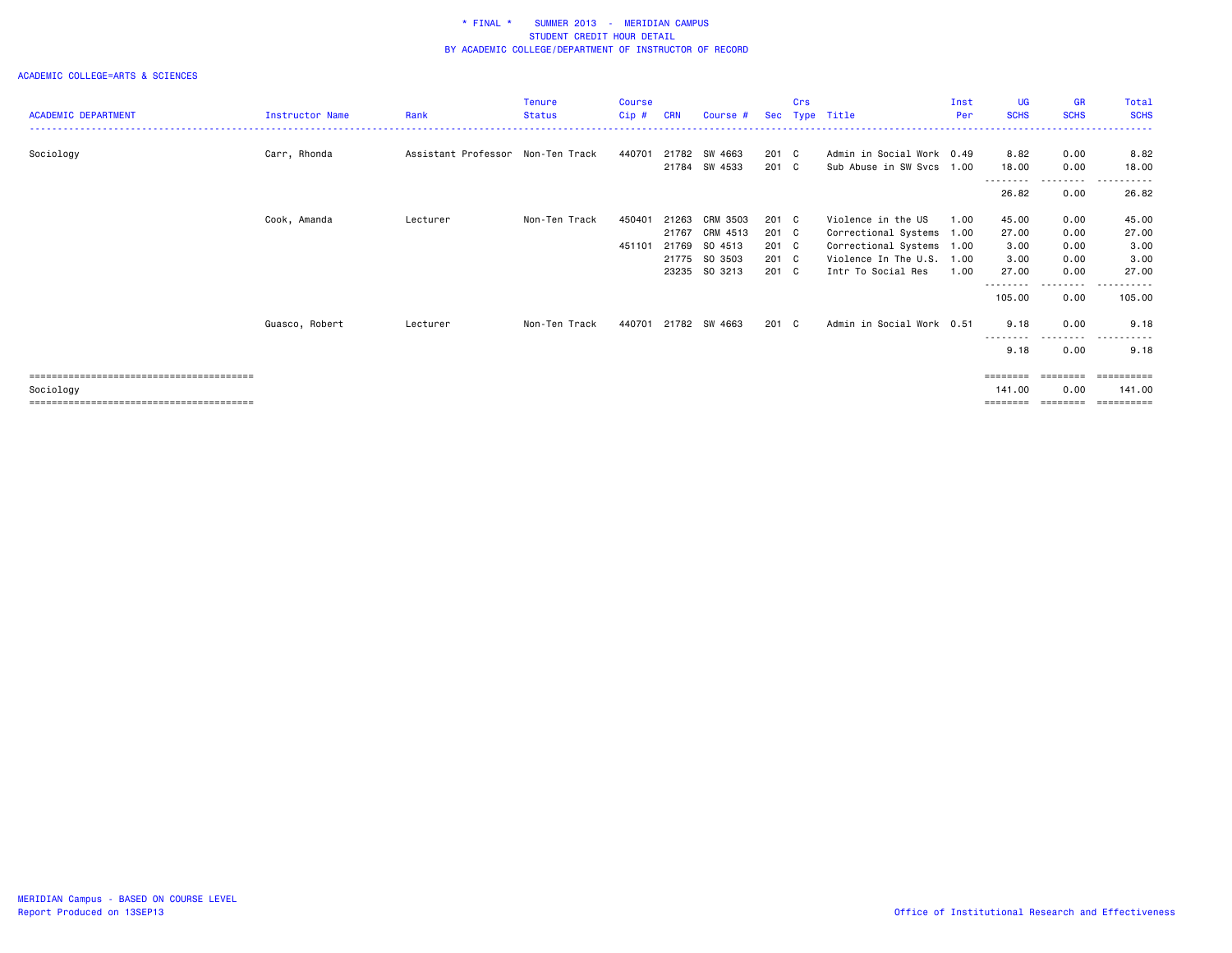| <b>ACADEMIC DEPARTMENT</b> | <b>Instructor Name</b> | Rank                          | Tenure<br>Status | Course<br>Cip# | <b>CRN</b> | Course # Sec Type Title          |              | Crs |                                                | Inst<br>Per | <b>UG</b><br><b>SCHS</b> | <b>GR</b><br><b>SCHS</b> | Total<br><b>SCHS</b> |
|----------------------------|------------------------|-------------------------------|------------------|----------------|------------|----------------------------------|--------------|-----|------------------------------------------------|-------------|--------------------------|--------------------------|----------------------|
| Finance & Economics        | Spurlin, William       | Assistant Professor Ten Track |                  | 520801         |            | 21296 FIN 3123<br>21854 FIN 3113 | 201 C<br>201 | C   | Financial Management 1.00<br>Financial Systems | 1.00        | 18.00<br>27.00           | 0.00<br>0.00             | 18.00<br>27.00       |
|                            |                        |                               |                  |                |            |                                  |              |     |                                                |             | .<br>45.00               | 0.00                     | .<br>45.00           |
|                            |                        |                               |                  |                |            |                                  |              |     |                                                |             | --------                 | =======                  | .                    |
| Finance & Economics        |                        |                               |                  |                |            |                                  |              |     |                                                |             | 45.00                    | 0.00                     | 45.00                |
|                            |                        |                               |                  |                |            |                                  |              |     |                                                |             | --------                 | --------<br>--------     | ==========           |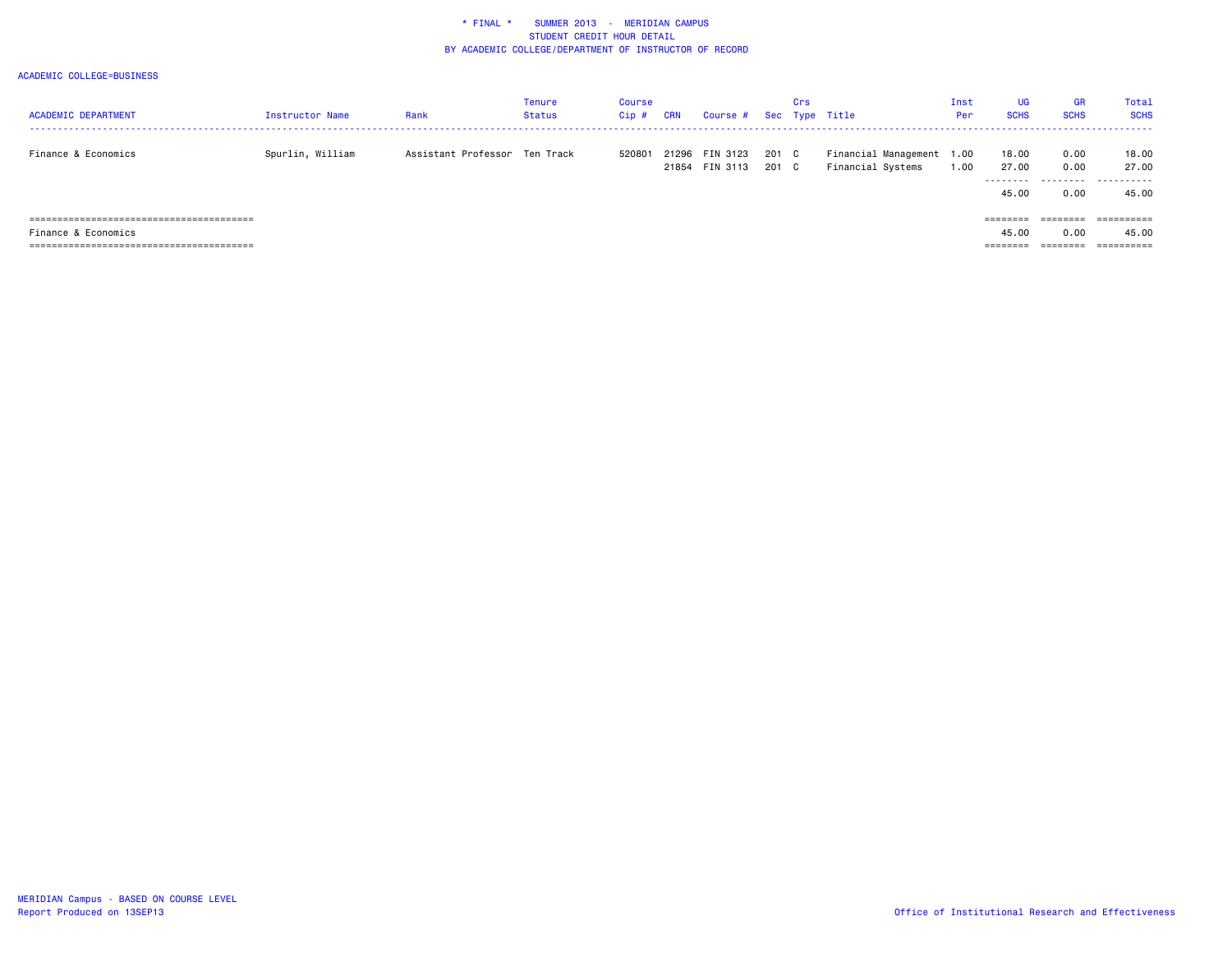| <b>ACADEMIC DEPARTMENT</b>       | <b>Instructor Name</b> | Rank                          | <b>Tenure</b><br><b>Status</b> | <b>Course</b><br>$Cip$ # | CRN   | Course #              | <b>Sec</b> | Crs | Type Title                | Inst<br>Per | <b>UG</b><br><b>SCHS</b> | <b>GR</b><br><b>SCHS</b> | Total<br><b>SCHS</b>               |
|----------------------------------|------------------------|-------------------------------|--------------------------------|--------------------------|-------|-----------------------|------------|-----|---------------------------|-------------|--------------------------|--------------------------|------------------------------------|
|                                  |                        |                               |                                |                          |       |                       |            |     |                           |             |                          |                          |                                    |
| Management & Information Systems | Randle, Vikki          | Associate Professor Tenured   |                                | 520101                   | 21237 | <b>BUS 4853</b>       | 201 C      |     | Business Policy           | 1.00        | 30.00                    | 0.00                     | 30.00                              |
|                                  |                        |                               |                                | 520201                   |       | 21312 MGT 3213        | 201 C      |     | Org Communications        | 1.00        | 27.00                    | 0.00                     | 27.00                              |
|                                  |                        |                               |                                | 521301                   |       | 21311 MGT 3114        | 201 C      |     | Prin of Mgt & Prod        | 0.50        | 16.00                    | 0.00                     | 16.00                              |
|                                  |                        |                               |                                |                          |       |                       |            |     |                           |             | --------                 | ---------                | .                                  |
|                                  |                        |                               |                                |                          |       |                       |            |     |                           |             | 73.00                    | 0.00                     | 73.00                              |
|                                  | Shin, Seungjae         | Associate Professor Tenured   |                                | 521201                   | 21851 | BIS 3233              | 201 C      |     | Management Informati 1.00 |             | 24.00                    | 0.00                     | 24.00                              |
|                                  |                        |                               |                                |                          |       |                       |            |     |                           |             | ---------<br>24,00       | .<br>0.00                | $\sim$ $\sim$ $\sim$<br>.<br>24.00 |
|                                  | White, Harold          | Instructor                    | Non-Ten Track                  |                          |       | 521301 21311 MGT 3114 | 201 C      |     | Prin of Mgt & Prod        | 0.50        | 16.00                    | 0.00                     | 16.00                              |
|                                  |                        |                               |                                |                          |       |                       |            |     |                           |             | .                        |                          |                                    |
|                                  |                        |                               |                                |                          |       |                       |            |     |                           |             | 16.00                    | 0.00                     | 16.00                              |
|                                  | Young, Carlton         | Assistant Professor Ten Track |                                | 510701                   | 21303 | HCA 4443              | 201 E      |     | Healthcare Internshi 1.00 |             | 27.00                    | 0.00                     | 27.00                              |
|                                  |                        |                               |                                | 520201                   | 21852 | MGT 3823              | 201 C      |     | Responsible Leadersh 1.00 |             | 39.00                    | 0.00                     | 39.00                              |
|                                  |                        |                               |                                |                          |       |                       |            |     |                           |             | 66.00                    | 0.00                     | 66.00                              |
|                                  |                        |                               |                                |                          |       |                       |            |     |                           |             | ========                 | ========                 | ==========                         |
| Management & Information Systems |                        |                               |                                |                          |       |                       |            |     |                           |             | 179.00                   | 0.00                     | 179.00                             |
|                                  |                        |                               |                                |                          |       |                       |            |     |                           |             | ========                 | ========                 | ==========                         |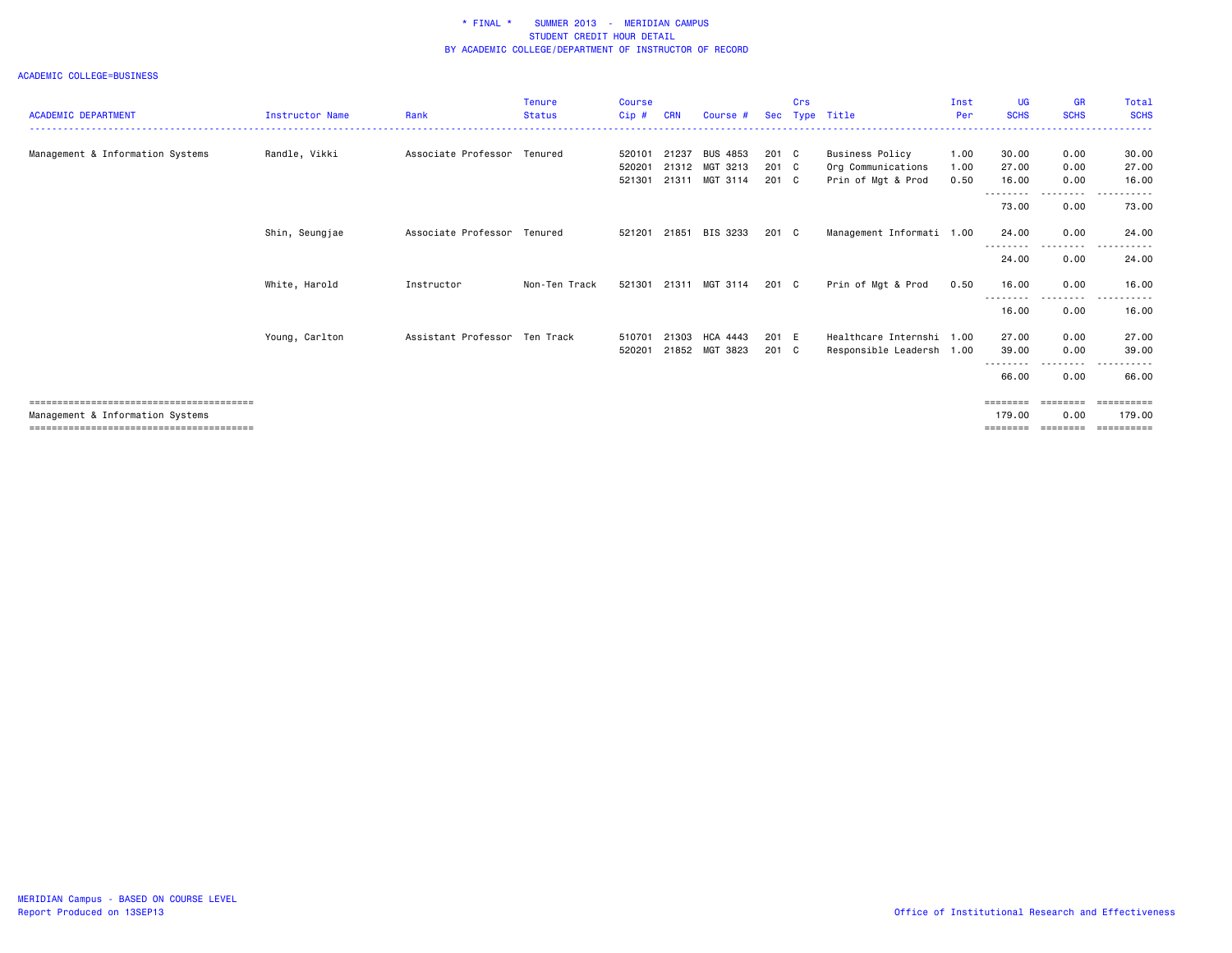| <b>ACADEMIC DEPARTMENT</b>                             | <b>Instructor Name</b> | Rank                        | <b>Tenure</b><br>Status | Course<br>Cip# | CRN | Course # Sec Type Title          |                | Crs |                                        | Inst<br>Per  | <b>UG</b><br><b>SCHS</b> | <b>GR</b><br><b>SCHS</b> | Total<br><b>SCHS</b> |
|--------------------------------------------------------|------------------------|-----------------------------|-------------------------|----------------|-----|----------------------------------|----------------|-----|----------------------------------------|--------------|--------------------------|--------------------------|----------------------|
| Marketing, Quantitative Analysis & Busin Hill, William |                        | Associate Professor Tenured |                         | 521401         |     | 21318 MKT 4113<br>23623 MKT 4213 | 201 C<br>202 C |     | Personal Selling<br>Internet Marketing | 1.00<br>1.00 | 36.00<br>6.00            | 0.00<br>0.00             | 36.00<br>6.00        |
|                                                        |                        |                             |                         |                |     |                                  |                |     |                                        |              | ---------<br>42.00       | 0.00                     | .<br>42.00           |
|                                                        |                        |                             |                         |                |     |                                  |                |     |                                        |              |                          | ========                 | ==========           |
| Marketing, Quantitative Analysis & Busin               |                        |                             |                         |                |     |                                  |                |     |                                        |              | 42.00                    | 0.00                     | 42.00                |
|                                                        |                        |                             |                         |                |     |                                  |                |     |                                        |              | ---------<br>--------    | ________<br>--------     | ==========           |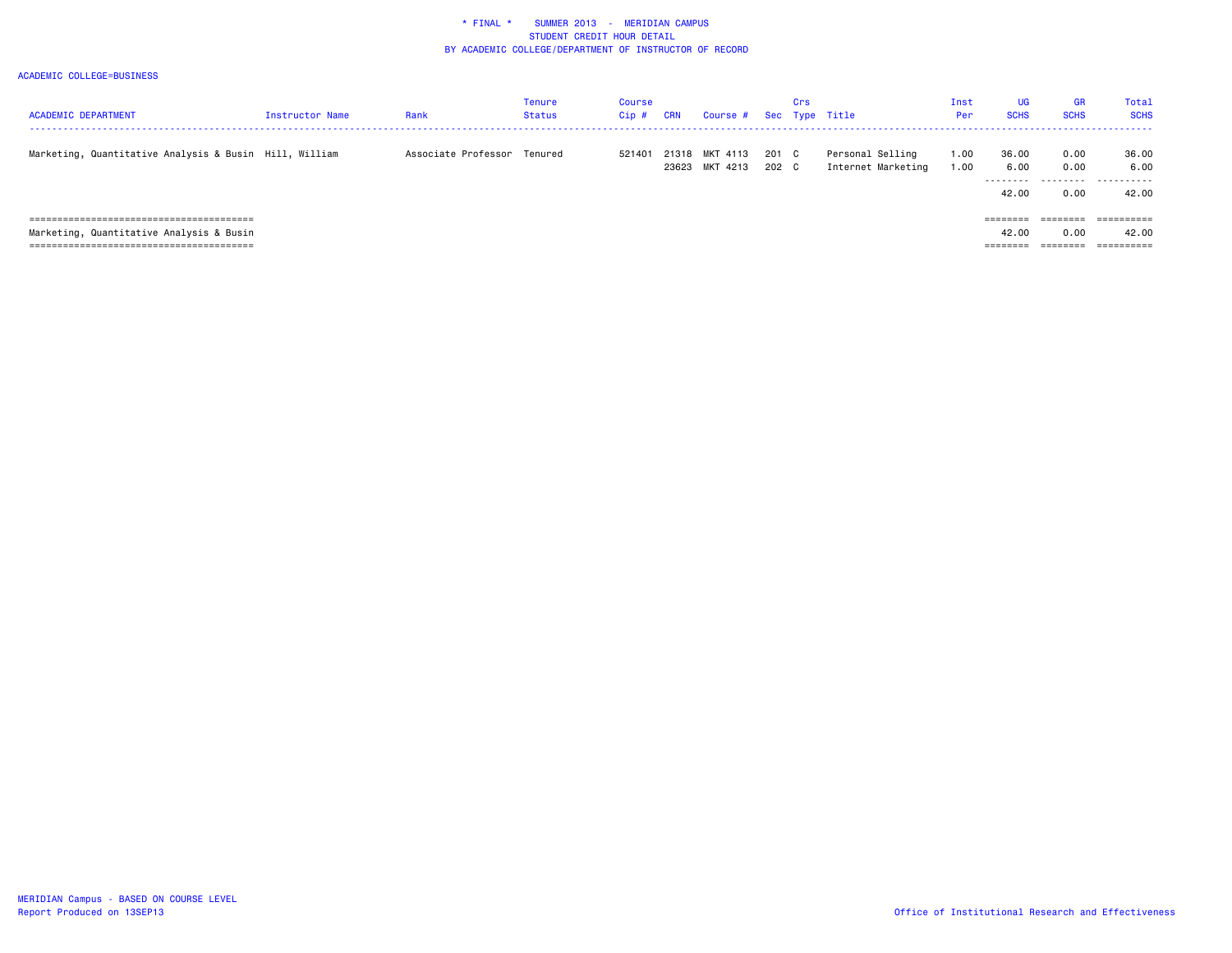| <b>ACADEMIC DEPARTMENT</b>         | Instructor Name | Rank                        | <b>Tenure</b><br><b>Status</b> | Course<br>Cip# | <b>CRN</b> | Course #                   |                | Crs | Sec Type Title                             | Inst<br>Per | <b>UG</b><br><b>SCHS</b> | GR<br><b>SCHS</b> | Total<br><b>SCHS</b> |
|------------------------------------|-----------------|-----------------------------|--------------------------------|----------------|------------|----------------------------|----------------|-----|--------------------------------------------|-------------|--------------------------|-------------------|----------------------|
| School of Accountancy              | Allen, Paul     | Lecturer                    | Non-Ten Track                  | 520301         |            | 21225 ACC 4023             | 201 C          |     | Advanced ACC                               | 1.00        | 45.00<br>---------       | 0.00              | 45.00                |
|                                    |                 |                             |                                |                |            |                            |                |     |                                            |             | 45.00                    | 0.00              | 45.00                |
|                                    | Ennis, Kevin    | Associate Professor Tenured |                                | 520301         |            | 21226 ACC 4043             | 201 C          |     | Municipal & Govt Acc 1.00                  |             | 51.00                    | 0.00              | 51.00                |
|                                    |                 |                             |                                | 521601         | 21227      | 23139 ACC 6043<br>ACC 4063 | 201 C<br>201 C |     | Municipal & Govt Acc 1.00<br>Income Tax II | 1.00        | 0.00<br>39.00            | 3.00<br>0.00      | 3.00<br>39.00        |
|                                    |                 |                             |                                |                |            |                            |                |     |                                            |             | ---------<br>90.00       | 3.00              | 93.00                |
|                                    |                 |                             |                                |                |            |                            |                |     |                                            |             | $=$ = = = = = = =        | $=$ = = = = = = = | eessesses            |
| School of Accountancy              |                 |                             |                                |                |            |                            |                |     |                                            |             | 135,00                   | 3.00              | 138,00               |
| ;================================= |                 |                             |                                |                |            |                            |                |     |                                            |             | --------                 | $=$ = = = = = = = | ==========           |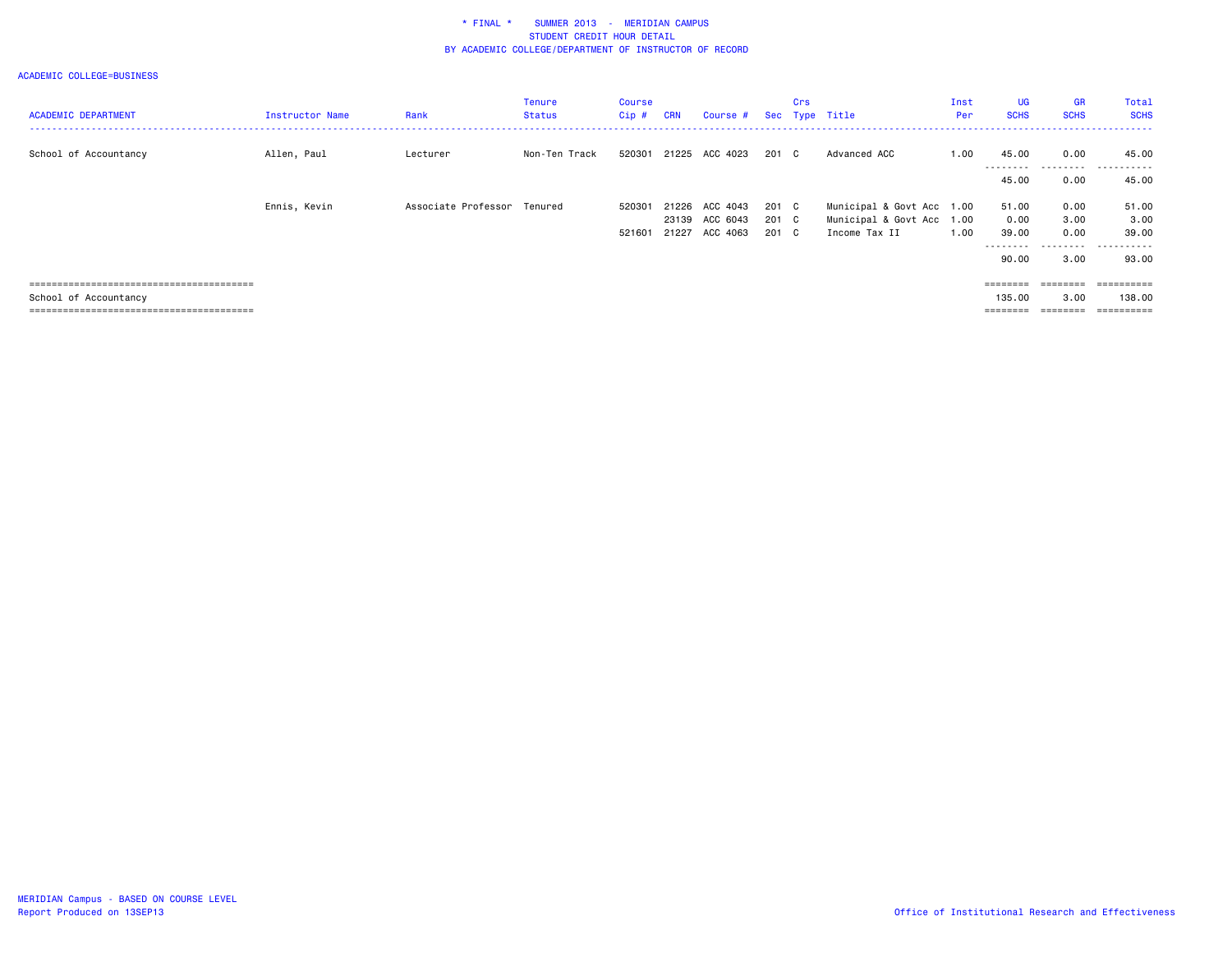| <b>ACADEMIC DEPARTMENT</b>             | <b>Instructor Name</b> | Rank                        | <b>Tenure</b><br><b>Status</b> | <b>Course</b><br>Cip# | CRN   | Course #                   | <b>Sec</b>     | Crs | Type Title                | Inst<br>Per | <b>UG</b><br><b>SCHS</b> | <b>GR</b><br><b>SCHS</b> | Total<br><b>SCHS</b>                                                                                                                                 |
|----------------------------------------|------------------------|-----------------------------|--------------------------------|-----------------------|-------|----------------------------|----------------|-----|---------------------------|-------------|--------------------------|--------------------------|------------------------------------------------------------------------------------------------------------------------------------------------------|
|                                        |                        |                             |                                |                       |       |                            |                |     |                           |             |                          |                          |                                                                                                                                                      |
| Counseling & Educational Psychology    | James, Marilyn         | Non-Faculty                 | Non-Faculty                    | 131101                |       | 21256 COE 8203             | 201 C          |     | Place & Career Dev        | 1.00        | 0.00                     | 15.00                    | 15.00                                                                                                                                                |
|                                        |                        |                             |                                |                       |       |                            |                |     |                           |             | 0.00                     | .<br>15.00               | $\frac{1}{2}$<br>------<br>15.00                                                                                                                     |
|                                        | Joiner, Lindsey        | Lecturer                    | Non-Ten Track                  | 420601                |       | 21252 COE 8053             | 201 E          |     | Practicum                 | 1.00        | 0.00<br>- - - - - - - -  | 6.00<br>$\frac{1}{2}$    | 6.00                                                                                                                                                 |
|                                        |                        |                             |                                |                       |       |                            |                |     |                           |             | 0.00                     | 6.00                     | 6.00                                                                                                                                                 |
|                                        | McDonald, Richard      | Lecturer                    | Non-Ten Track                  | 131101                | 21261 | COE 8903                   | 201 C          |     | School Couns Service 1.00 |             | 0.00                     | 15.00                    | 15.00                                                                                                                                                |
|                                        |                        |                             |                                |                       |       | 21885 COE 8923             | 201 C          |     | Seminar School Couns 1.00 |             | 0.00<br>.                | 18.00<br>.               | 18.00<br>.                                                                                                                                           |
|                                        |                        |                             |                                |                       |       |                            |                |     |                           |             | 0.00                     | 33.00                    | 33.00                                                                                                                                                |
|                                        | Thomas, George         | Lecturer                    | Non-Ten Track                  |                       |       | 130604 21866 EPY 6313      | 251 C          |     | Measure & Eval            | 1.00        | 0.00<br>- - - - - - - -  | 21.00<br>. <b>.</b>      | 21.00                                                                                                                                                |
|                                        |                        |                             |                                |                       |       |                            |                |     |                           |             | 0.00                     | 21.00                    | 21.00                                                                                                                                                |
|                                        | Watson, Joshua         | Associate Professor Tenured |                                | 130603                | 21293 | EPY 6214                   | 201 C          |     | Ed & Psy Statistics       | 1.00        | 0.00                     | 36.00                    | 36.00                                                                                                                                                |
|                                        |                        |                             |                                | 420401<br>420601      | 21897 | COE 8703<br>21250 COE 8023 | 201 C<br>201 C |     | Prin Clin Mental Hlt 1.00 | 1.00        | 0.00<br>0.00             | 12.00<br>18.00           | 12.00<br>18.00                                                                                                                                       |
|                                        |                        |                             |                                |                       |       |                            |                |     | Counseling Theory         |             | --------                 | -----                    | $\frac{1}{2} \left( \frac{1}{2} \right) \left( \frac{1}{2} \right) \left( \frac{1}{2} \right) \left( \frac{1}{2} \right) \left( \frac{1}{2} \right)$ |
|                                        |                        |                             |                                |                       |       |                            |                |     |                           |             | 0.00                     | 66.00                    | 66.00                                                                                                                                                |
|                                        | Wozny, Darren          | Associate Professor Tenured |                                | 130101                | 21895 | EPY 3143                   | 201 C          |     | Human Develop And Le      | 1.00        | 3.00                     | 0.00                     | 3.00                                                                                                                                                 |
|                                        |                        |                             |                                | 131101                | 21896 | COE 8063                   | 201 C          |     | Res Tech For Counsel      | 1.00        | 0.00                     | 9.00                     | 9.00                                                                                                                                                 |
|                                        |                        |                             |                                | 420601                | 21251 | COE 8043                   | 201 C          |     | Group Tech & Proced       | 1.00        | 0.00                     | 24.00                    | 24.00                                                                                                                                                |
|                                        |                        |                             |                                | 420701                | 21249 | COE 6903                   | 201 C          |     | Dev Coun/Men Health       | 1.00        | 0.00                     | 27.00                    | 27.00                                                                                                                                                |
|                                        |                        |                             |                                | 421601                |       | 21253 COE 8073             | 201 C          |     | Cultural Found/Couns 1.00 |             | 0.00<br><u>.</u>         | 39,00<br>.               | 39.00                                                                                                                                                |
|                                        |                        |                             |                                |                       |       |                            |                |     |                           |             | 3.00                     | 99.00                    | 102.00                                                                                                                                               |
| Counseling & Educational Psychology    |                        |                             |                                |                       |       |                            |                |     |                           |             | <b>EBBEBBE</b><br>3,00   | 240.00                   | ========= ==========<br>243,00                                                                                                                       |
| -------------------------------------- |                        |                             |                                |                       |       |                            |                |     |                           |             | ========                 |                          | ======== =========                                                                                                                                   |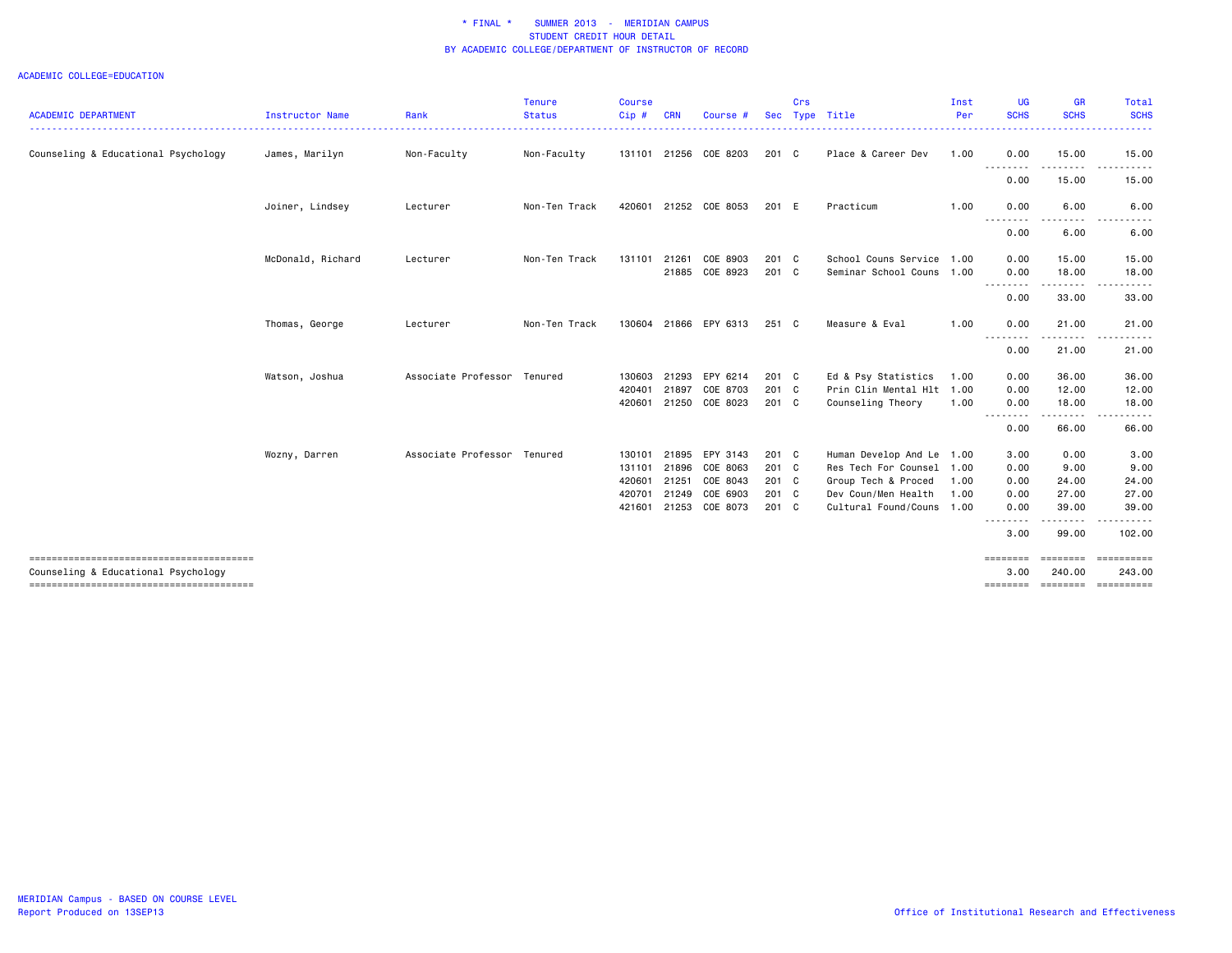|                                                               |                    |                               | <b>Tenure</b> | <b>Course</b> |            |                 |            | Crs |                            | Inst | <b>UG</b>                      | GR                                                                                                                                                           | Total                                                                                                                                                |
|---------------------------------------------------------------|--------------------|-------------------------------|---------------|---------------|------------|-----------------|------------|-----|----------------------------|------|--------------------------------|--------------------------------------------------------------------------------------------------------------------------------------------------------------|------------------------------------------------------------------------------------------------------------------------------------------------------|
| <b>ACADEMIC DEPARTMENT</b>                                    | Instructor Name    | Rank                          | <b>Status</b> | $Cip$ #       | <b>CRN</b> | Course          | <b>Sec</b> |     | Type Title                 | Per  | <b>SCHS</b>                    | <b>SCHS</b>                                                                                                                                                  | <b>SCHS</b><br>.                                                                                                                                     |
| Curriculum, Instruction & Special Educat Bennett-Ott, Belinda |                    | Lecturer                      | Non-Ten Track | 131001        | 21286      | EDX 8173        | 201 C      |     | Sp Ed In Reg Classrm 1.00  |      | 0.00<br>.                      | 18.00<br>$- - - - -$                                                                                                                                         | 18.00<br>.                                                                                                                                           |
|                                                               |                    |                               |               |               |            |                 |            |     |                            |      | $\sim$ $\sim$<br>0.00          | 18.00                                                                                                                                                        | 18.00                                                                                                                                                |
|                                                               | Benton, Gary       | Lecturer                      | Non-Ten Track | 131205        |            | 23640 EDS 7000  | 205 I      |     | Directed Indiv Study 1.00  |      | 0.00                           | 3.00                                                                                                                                                         | 3.00                                                                                                                                                 |
|                                                               |                    |                               |               |               |            |                 |            |     |                            |      | 0.00                           | 3.00                                                                                                                                                         | 3.00                                                                                                                                                 |
|                                                               | Cash, Jon          | Instructor                    | Non-Ten Track | 420101        | 21872      | EDX 3233        | 281 C      |     | Contin Mgt W/Ex Chld 1.00  |      | 12.00                          | 0.00                                                                                                                                                         | 12.00                                                                                                                                                |
|                                                               |                    |                               |               | 429999        | 21861      | EDX 3213        | 251 C      |     | Psy of Excep Chld &        | 1.00 | 15.00                          | 0.00                                                                                                                                                         | 15.00                                                                                                                                                |
|                                                               |                    |                               |               |               | 21871      | EDX 3203        | 281 C      |     | Intro To Learn Disab 1.00  |      | 9.00<br>.                      | 0.00<br>.                                                                                                                                                    | 9.00<br>.                                                                                                                                            |
|                                                               |                    |                               |               |               |            |                 |            |     |                            |      | 36.00                          | 0.00                                                                                                                                                         | 36.00                                                                                                                                                |
|                                                               | Harper, Sallie     | Associate Professor Tenured   |               | 131202 21265  |            | EDE 3443        | 281 C      |     | Creat Arts Elem / Mid 1.00 |      | 33.00                          | 0.00                                                                                                                                                         | 33.00                                                                                                                                                |
|                                                               |                    |                               |               |               | 21860      | EDE 8513        | 251 C      |     | Cur & Pd-Early Child 1.00  |      | 0.00                           | 9.00                                                                                                                                                         | 9.00                                                                                                                                                 |
|                                                               |                    |                               |               |               |            |                 |            |     |                            |      | .                              | .                                                                                                                                                            | $\frac{1}{2} \left( \frac{1}{2} \right) \left( \frac{1}{2} \right) \left( \frac{1}{2} \right) \left( \frac{1}{2} \right) \left( \frac{1}{2} \right)$ |
|                                                               |                    |                               |               |               |            |                 |            |     |                            |      | 33.00                          | 9.00                                                                                                                                                         | 42.00                                                                                                                                                |
|                                                               | McCarra, Janet     | Assistant Professor Ten Track |               | 130401        | 22610      | EDL 8433        | 251 C      |     | Data for Sch Impr          | 1.00 | 0.00                           | 33.00                                                                                                                                                        | 33.00                                                                                                                                                |
|                                                               |                    |                               |               |               | 22613      | EDF 8443        | 281 C      |     | Eval of Sch Prog           | 1.00 | 0.00                           | 33.00                                                                                                                                                        | 33.00                                                                                                                                                |
|                                                               |                    |                               |               | 131202        | 23674      | EDE 7000        | 201 I      |     | Directed Indiv Study 1.00  |      | 0.00                           | 1.00                                                                                                                                                         | 1.00                                                                                                                                                 |
|                                                               |                    |                               |               | 131316        | 21273      | EDE 8733        | 251 C      |     | Tchg Science in Emem 1.00  |      | 0.00<br>. <b>.</b><br>$ -$     | 18,00<br>.                                                                                                                                                   | 18.00<br>المتمالين                                                                                                                                   |
|                                                               |                    |                               |               |               |            |                 |            |     |                            |      | 0.00                           | 85.00                                                                                                                                                        | 85.00                                                                                                                                                |
|                                                               | Ratliff, Lindon    | Assistant Professor Ten Track |               | 131203        | 21284      | EDS 8243        | 201 C      |     | Adv. Plan Manage Lea 1.00  |      | 0.00                           | 3.00                                                                                                                                                         | 3.00                                                                                                                                                 |
|                                                               |                    |                               |               |               | 21862      | EDS 8243        | 251 C      |     | Adv. Plan Manage Lea 1.00  |      | 0.00                           | 3.00                                                                                                                                                         | 3.00                                                                                                                                                 |
|                                                               |                    |                               |               |               | 21877      | EDS 8243        | 281 C      |     | Adv. Plan Manage Lea 1.00  |      | 0.00                           | 9.00                                                                                                                                                         | 9.00                                                                                                                                                 |
|                                                               |                    |                               |               | 131205 21863  |            | EDS 8613        | 251 C      |     | Mdle & Sec Sch Curr        | 1.00 | 0.00                           | 6.00                                                                                                                                                         | 6.00                                                                                                                                                 |
|                                                               |                    |                               |               |               | 21864      | EDS 8623        | 251 C      |     | Effective Instructio 1.00  |      | 0.00                           | 6.00                                                                                                                                                         | 6.00                                                                                                                                                 |
|                                                               |                    |                               |               |               | 21881      | EDS 8613        | 281 C      |     | Mdle & Sec Sch Curr        | 1.00 | 0.00                           | 3.00                                                                                                                                                         | 3.00                                                                                                                                                 |
|                                                               |                    |                               |               |               | 21882      | EDS 8623        | 281 C      |     | Effective Instructio 1.00  |      | 0.00                           | 9.00                                                                                                                                                         | 9.00                                                                                                                                                 |
|                                                               |                    |                               |               |               | 21901      | EDS 8613        | 201 C      |     | Mdle & Sec Sch Curr        | 1.00 | 0.00                           | 9.00                                                                                                                                                         | 9.00                                                                                                                                                 |
|                                                               |                    |                               |               |               | 21902      | EDS 8623        | 201 C      |     | Effective Instructio 1.00  |      | 0.00                           | 6.00                                                                                                                                                         | 6.00                                                                                                                                                 |
|                                                               |                    |                               |               |               | 23273      | <b>EDS 7000</b> | 202 I      |     | Directed Indiv Study 1.00  |      | 0.00                           | 1.00                                                                                                                                                         | 1.00                                                                                                                                                 |
|                                                               |                    |                               |               |               |            | 23274 EDS 7000  | 203 I      |     | Directed Indiv Study 1.00  |      | 0.00<br>-----<br>$\sim$ $\sim$ | 1.00<br>$\frac{1}{2} \left( \frac{1}{2} \right) \left( \frac{1}{2} \right) \left( \frac{1}{2} \right) \left( \frac{1}{2} \right) \left( \frac{1}{2} \right)$ | 1.00<br>.                                                                                                                                            |
|                                                               |                    |                               |               |               |            |                 |            |     |                            |      | 0.00                           | 56.00                                                                                                                                                        | 56.00                                                                                                                                                |
|                                                               | Shirley, Tory      | Assistant Professor Ten Track |               | 131203        | 21264      | EDE 3223        | 251 C      |     | Middle Level Educati 1.00  |      | 27.00                          | 0.00                                                                                                                                                         | 27.00                                                                                                                                                |
|                                                               |                    |                               |               |               | 21272      | EDE 8713        | 251 C      |     | Educ Young Adolescen 1.00  |      | 0.00                           | 6.00                                                                                                                                                         | 6.00                                                                                                                                                 |
|                                                               |                    |                               |               |               |            |                 |            |     |                            |      | <u>.</u><br>27.00              | $\sim$ $\sim$ $\sim$ $\sim$<br>6.00                                                                                                                          | <u>.</u><br>33.00                                                                                                                                    |
|                                                               | Triplett, Kimberly | Assistant Professor Ten Track |               | 131202        | 21271      | EDE 8623        | 281 C      |     | Content Area Literac 1.00  |      | 0.00                           | 6.00                                                                                                                                                         | 6.00                                                                                                                                                 |
|                                                               |                    |                               |               | 131305        | 21331      | RDG 4133        | 201 C      |     | Integrat Lang Art In 1.00  |      | 30.00                          | 0.00                                                                                                                                                         | 30.00                                                                                                                                                |
|                                                               |                    |                               |               | 131311 21267  |            | EDE 4123        | 201 C      |     | Teach Elem/Mid Level 1.00  |      | 30.00                          | 0.00                                                                                                                                                         | 30.00                                                                                                                                                |
|                                                               |                    |                               |               |               | 21870      | EDE 3523        | 281 C      |     | Found EL/ML Math Edu 1.00  |      | 12.00<br>.                     | 0.00<br>.                                                                                                                                                    | 12.00<br>.                                                                                                                                           |
|                                                               |                    |                               |               |               |            |                 |            |     |                            |      | 72.00                          | 6.00                                                                                                                                                         | 78.00                                                                                                                                                |
|                                                               | Tucker, Carolyn    | Lecturer                      | Non-Ten Track | 131203        | 21328      | RDG 3413        | 251 C      |     | Middle Lvl Lit I           | 1.00 | 24.00                          | 0.00                                                                                                                                                         | 24.00                                                                                                                                                |
|                                                               |                    |                               |               |               | 21329      | RDG 3423        | 201 C      |     | Middle Lvl Lit II          | 1.00 | 24.00                          | 0.00                                                                                                                                                         | 24.00                                                                                                                                                |
|                                                               |                    |                               |               | 131318        | 21268      | EDE 4143        | 201 C      |     | Teach Elem/Mid Lvl S 1.00  |      | 30.00                          | 0.00                                                                                                                                                         | 30.00                                                                                                                                                |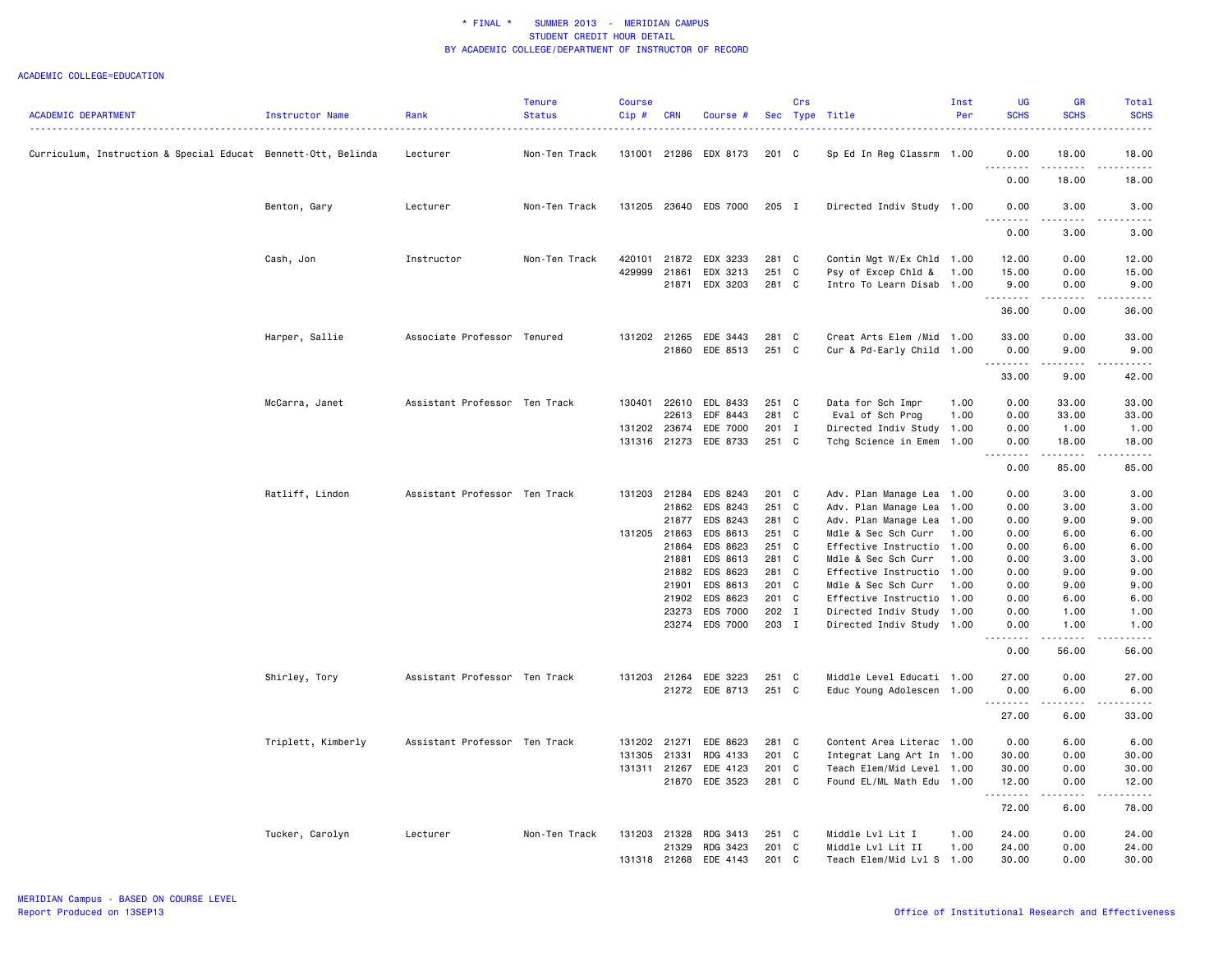| <b>ACADEMIC DEPARTMENT</b>                                | Instructor Name | Rank       | Tenure<br><b>Status</b> | Course<br>Cip#             | <b>CRN</b>              | Course # Sec Type Title          |                         | Crs |                                                                          | Inst<br>Per  | <b>UG</b><br><b>SCHS</b>                      | GR<br><b>SCHS</b>                                                                                      | Total<br><b>SCHS</b>                  |
|-----------------------------------------------------------|-----------------|------------|-------------------------|----------------------------|-------------------------|----------------------------------|-------------------------|-----|--------------------------------------------------------------------------|--------------|-----------------------------------------------|--------------------------------------------------------------------------------------------------------|---------------------------------------|
|                                                           |                 |            |                         |                            |                         |                                  |                         |     |                                                                          |              | 78.00                                         | 0.00                                                                                                   | <br>78.00                             |
| Curriculum, Instruction & Special Educat Waddell, Suzanne |                 | Instructor | Non-Ten Track           | 131202<br>131316<br>450101 | 21886<br>21266<br>21868 | EDF 3423<br>EDE 4113<br>EDF 3333 | 201 C<br>201 C<br>281 C |     | Exploring Diversity<br>Teach Elem/Mid Level 1.00<br>Social Foundation Ed | 1.00<br>1.00 | 36.00<br>30.00<br>18,00<br>---------<br>84.00 | 0.00<br>0.00<br>0.00<br>.<br>0.00                                                                      | 36.00<br>30.00<br>18,00<br>.<br>84.00 |
| Curriculum, Instruction & Special Educat                  |                 |            |                         |                            |                         |                                  |                         |     |                                                                          |              | 330.00<br>$=$ = = = = = = =                   | $\qquad \qquad \equiv \equiv \equiv \equiv \equiv \equiv \equiv \equiv$<br>183.00<br>$=$ = = = = = = = | ==========<br>513.00                  |